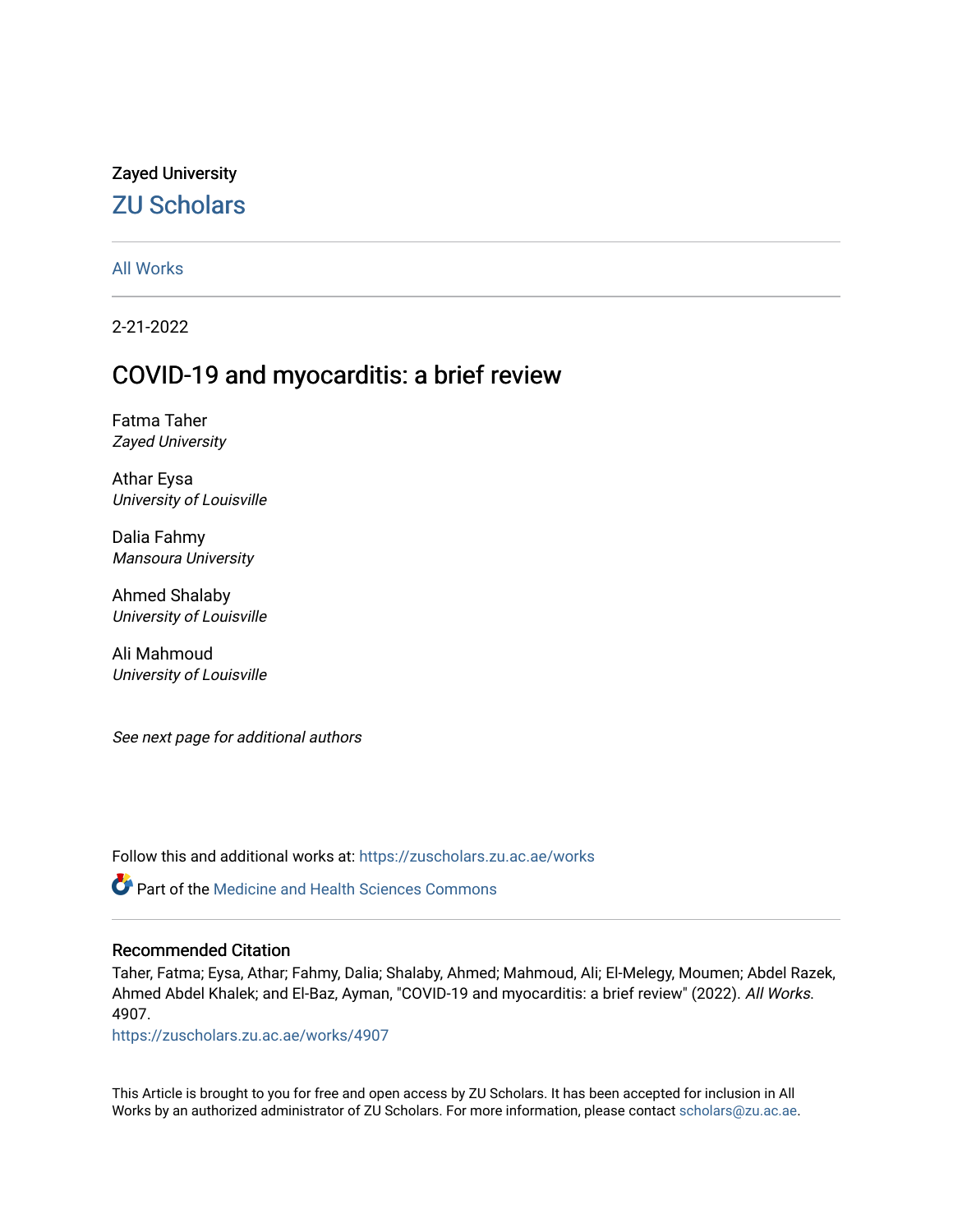### Author First name, Last name, Institution

Fatma Taher, Athar Eysa, Dalia Fahmy, Ahmed Shalaby, Ali Mahmoud, Moumen El-Melegy, Ahmed Abdel Khalek Abdel Razek, and Ayman El-Baz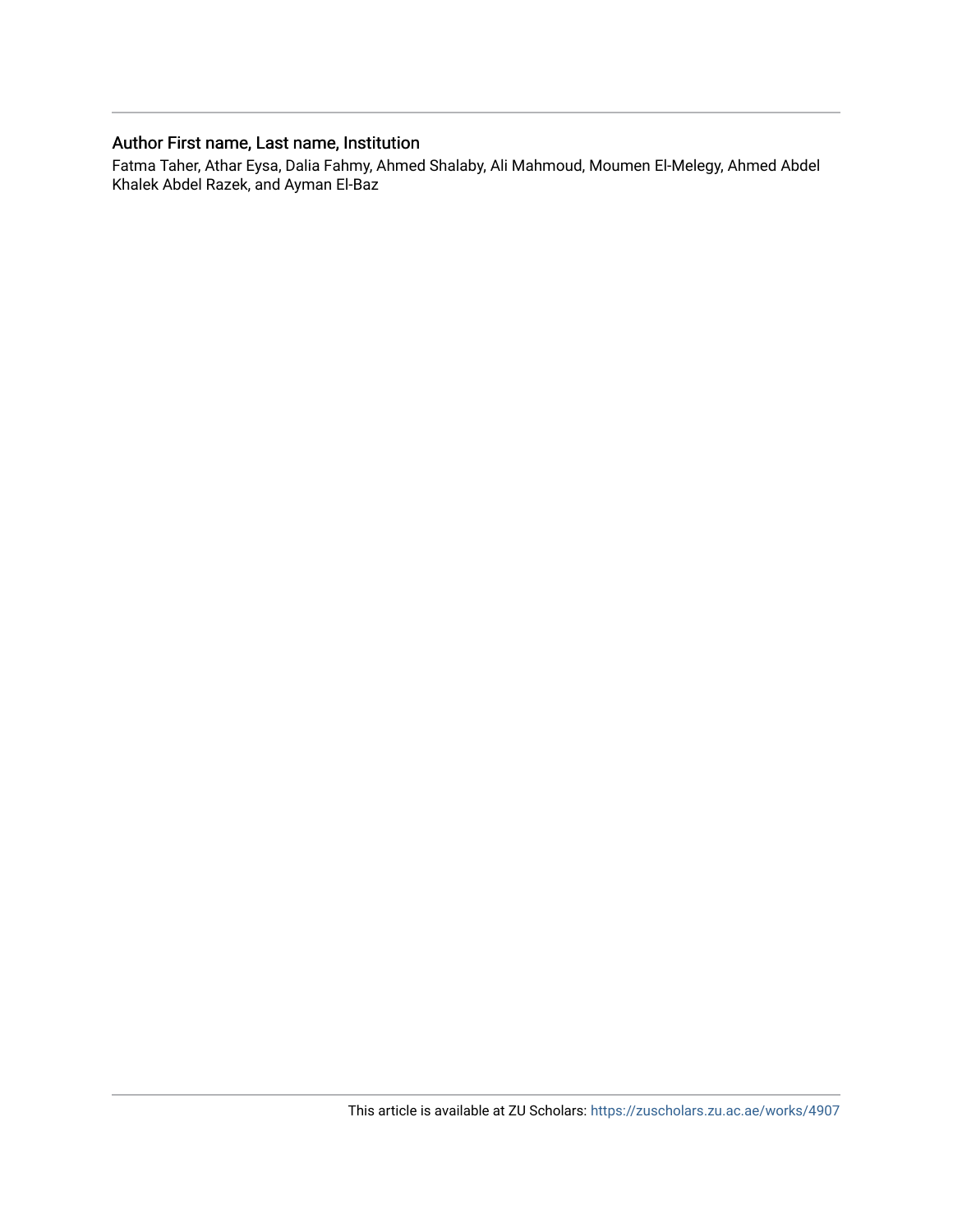

## *Review* **COVID-19 and myocarditis: a brief review**

Fatma Taher<sup>1</sup>*,†* , Athar Eysa<sup>2</sup>*,†* , Dalia Fahmy<sup>3</sup>*,†* , Ahmed Shalaby<sup>2</sup> , Ali Mahmoud<sup>2</sup> , Moumen El-Melegy<sup>4</sup>, Ahmed Abdel Khalek Abdel Razek<sup>3</sup>, Ayman El-Baz<sup>2,</sup>\*

<sup>1</sup>The College of Technological Innovation, Zayed University, 19282 Dubai, UAE

<sup>2</sup>Bioengineering Department, University of Louisville, Louisville, KY 40292, USA

<sup>3</sup>Department of Diagnostic Radiology, Mansoura faculty of medicine, 13551 Mansoura, Egypt

<sup>4</sup>Department of Electrical Engineering, Assiut University, 71515 Assiut, Egypt

\*Correspondence: aselba01@louisville.edu (Ayman El-Baz)

*†*These authors contributed equally.

Academic Editor: Graham Pawelec

Submitted: 13 August 2021 Revised: 14 December 2021 Accepted: 15 December 2021 Published: 21 February 2022

#### **Abstract**

Cardiovascular complications (especially myocarditis) related to COVID-19 viral infection are not well understood, nor do they possess a well recognized diagnostic protocol as most of our information regarding this issue was derived from case reports. In this article we extract data from all published case reports in the second half of 2020 to summarize the theories of pathogenesis and explore the value of each diagnostic test including clinical, lab, ECG, ECHO, cardiac MRI and endomyocardial biopsy. These tests provide information that explain the mechanism of development of myocarditis that further paves the way for better management.

**Keywords:** COVID-19; Myocarditis; SARS-CoV-2

#### **1. Introduction**

In December 2019, coronavirus disease 2019 (COVID-19) was first discovered in Wuhan, China[[1\]](#page-18-0). The disease is caused by SARS-CoV-2. It presents with cough, fever, sore throat, fatigue and headache[[2\]](#page-18-1). In early March 2020, World Health Organization has declared COVID-19 as a pandemic[[3\]](#page-18-2). As of 30th of Jan 2021, the number of COVID-19 cases worldwide according to WHO is 102 M and number of deaths related to COVID-19 is 2.2 M [\[4](#page-18-3)]. COVID-19 causes a spectrum of complications involving different systems in the body including the cardiovascular system such as acute MI, acute pericarditis, dysfunction of left ventricle, arrythmia and heart failure that can develop newly or worsen, acute right sided heartfailure due to massive pulmonary embolism [[5\]](#page-18-4) and cardiomyopathy, either due to stress or myocardial injury related to sepsis[[6\]](#page-18-5). A bidirectional relationship between COVID-19 infection and cardiovascular diseases exists; infection with SARS-CoV-2 virus can worsen pre-existing cardiac conditions and develop new emerging ones [\[7](#page-18-6)]. Patients who had myocardial injury/myocarditis have shown a higher mortality rate and a higher risk of mechanical ventilation during hospitalization [\[8](#page-18-7)]. According to CDC, patients who had COVID-19 between March 2020 to January 2021 were at risk of developing myocarditis 15.7 times more than those without COVID-19 [\[9](#page-18-8)]. A study in patients with COVID-19 reported new onset arrythmia requiring intensive care in 16 patients out of 36 patients [[2\]](#page-18-1). COVID-19 related myocarditis has been reported in case reports and reviews; however, the pathophysiology remains unclear.

Although COVID-19 cardiac injury and myocarditis increase morbidity and mortality  $[10,11]$  $[10,11]$  $[10,11]$ , the exact pathophysiology is yet to be fully understood and that renders the management challenging. Several hypotheses to understand the pathogenesis of myocarditis caused by SARS-COV-2 include: (A) Direct damage to cardiomyocyte by the virus. SARS-COV-2 can enter cardiomyocyte through the binding of the virus S spike protein to angiotensin converting enzyme 2 (ACE2) that can be found on the epithelium of type 2 pneumocyte in lungs and on cardiomyocytes [[11](#page-19-1)[–13](#page-19-2)]. SARS-CoV-2 could impair stress granule formation once it is intracellular, leading to viral replication and cell damage[[7\]](#page-18-6). The use of ACE2 receptor type 1 blockers and ACE inhibitors during treating COVID-19 hypertensive patients is a matter of controversy because the viral interaction with ACE2 downregulates the anti-inflammatory function and increase angiotensin 2 effect in predisposed patients [\[14](#page-19-3)]. However, the current recommendation of the Council on Hypertension of the European Society of Cardiology is to continue using these medications as prescribed without changes due to lack of evidence to do otherwise, but with further research and assessment [\[15\]](#page-19-4). (B) Severe inflammation and cytokine storm with overproduction of inflammatory cytokines attributed to loss of negative feedback within the immune system. Here, an overwhelming immune response to a trigger ensues, and results in a rapid clinical decline and high mortality [\[16](#page-19-5)]. The disorganized T1 and T2 helper cells' response leads to severe systemic inflammation causing cardiomyocyte hypoxia and apoptosis. Once a cell is infected with COVID-19, primary immune system secretes proinflammatory cytokines and inter-

 $\odot$  $\left( \operatorname*{cc}\right)$ 

**Copyright**: © 2022 The Author(s). Published by IMR Press. This is an open access article under the [CC BY 4.0 license.](https://creativecommons.org/licenses/by/4.0/)

**Publisher's Note**: IMR Press stays neutral with regard to jurisdictional claims in published maps and institutional affiliations.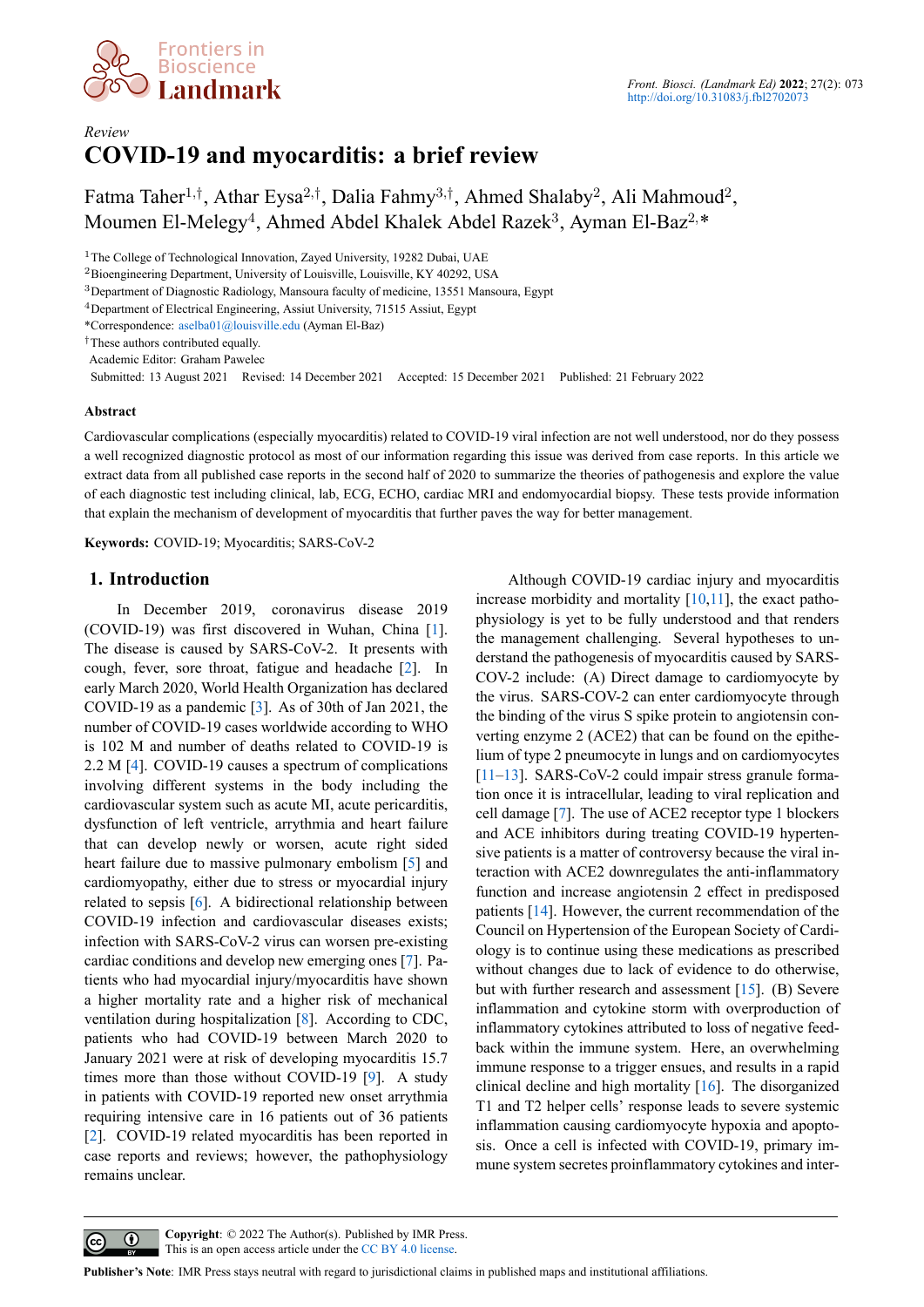ferons[[17\]](#page-19-6). SARS-CoV-2 has a non-structure protein that is 92% identical to a protein in SARS-CoV-1. The function of this protein is to hide the virus from the double stranded RNA pattern recognition receptors on host cells. This protein shares in inhibiting interferons production[[16\]](#page-19-5). Interferons act as the first line of defense against viral infections, and since there is a delayed secretion of interferons from SARS-CoV-2 infected cells in early stages of infection, viral replication continues and attraction of inflammatory cells to involved tissues increases. This mechanism leads to severe inflammation and damage in lung and heart [\[17](#page-19-6)]. (C) Type II Hypersensitivity, antibody mediated autoimmunity. This theory is based on the effects of B cells and their antibody products in animal models with myocarditis [\[18](#page-19-7)[–23](#page-19-8)]. Immune system could produce autoantibodies due to molecular mimicry between viral antigens and self-antigens, and release of self-antigens from virally infected cardiomyocytes[[18\]](#page-19-7).

There is no clear diagnostic approach to COVID-19 myocarditis. After reviewing case-reports and review articles, in this paper we summarize the theories of COVID-19 related cardiac injury pathogenesis and the diagnostic workup.

### **2. Materials and methods**

For theories explaining how COVID-19 infection can affect the cardiac muscle and cause myocarditis, we searched electronic databases including PubMed/Medline and google scholar using the keywords "COVID-19", "Myocarditis", "SARS-CoV-2", and "pathogenesis".

For the case reports, we searched PubMed/Medline from July 1, 2020 to May 29, 2021. We used the following keywords in different combinations: (COVID-19, SARS CoV 2, SARS-CoV-2 coronavirus or novel coronavirus) with "myocarditis" or "myopericarditis". Our search was limited to case reports, and our exclusion criteria included case reports in a language other than English and patients less than 19 years old. Our search followed PRISMA guidelines, and the flowchart summarizes our search process in Fig. [1](#page-3-0). We found 57 case reports, and one reviewer identified 32 relevant case reports. Two case reports reported 2 cases each, but in one of the reports the second patient was excluded due to age limitation (less than 19 years old). Thus, the total number of patients included in our review is 33. For all the included cases, we collected age and gender besides clinical data including clinical presentation, inflammatory markers, cardiac-related markers, cardiac testing (ECG and EMBs) and cardiac imaging (Echocardiography, CMRI, coronary angiogram and CT).

#### **3. Results**

Thirty two case reports describing a total of thirty three cases that document myocarditis/myopericarditis attributed to COVID-19 infection reported from July 1, 2020 to May 29, 2021 [\[3](#page-18-2)[–17](#page-19-6),[24–](#page-19-9)[40\]](#page-19-10). Occurrence of myocarditis related

<span id="page-3-0"></span>

**Fig. 1. The flowchart of our search process.**

to COVID-19 in males was higher than females (72.7%), and the median age of the reported cases was 49 years.

48.27% of cases didn't have past medical history of significant co-morbidity. In cases with positive past medical history, obesity and hypertension history were equally predominant (33.3%), and respiratory disease history came after (20%). The common presenting symptoms included dyspnea and/or shortness of breath (51.5%), Fever and/or chills (51.5%), and chest pain and/or chest tightness (33.3%). We included full medical history and presenting symptoms in (Table [1](#page-6-0), Ref. [\[24](#page-19-9)[–54](#page-20-0)]). Fourteen patients developed shock, 4 patients developed septic or distributive shock and 7 patients developed cardiogenic shock. Five cases presented with acute respiratory distress syndrome (ARDS) or developed it during hospitalization. Outcome was recorded for 26 patients, of which 21 patients fully recovered or recovered with residual exercise intolerance  $(80.8\%)$ .

PCR testing for COVID-19 diagnosis was performed in 27 cases (81.8%). 19 cases (70.37% of those who were tested) were positive for COVID-19 RNA, and 8 cases were negative.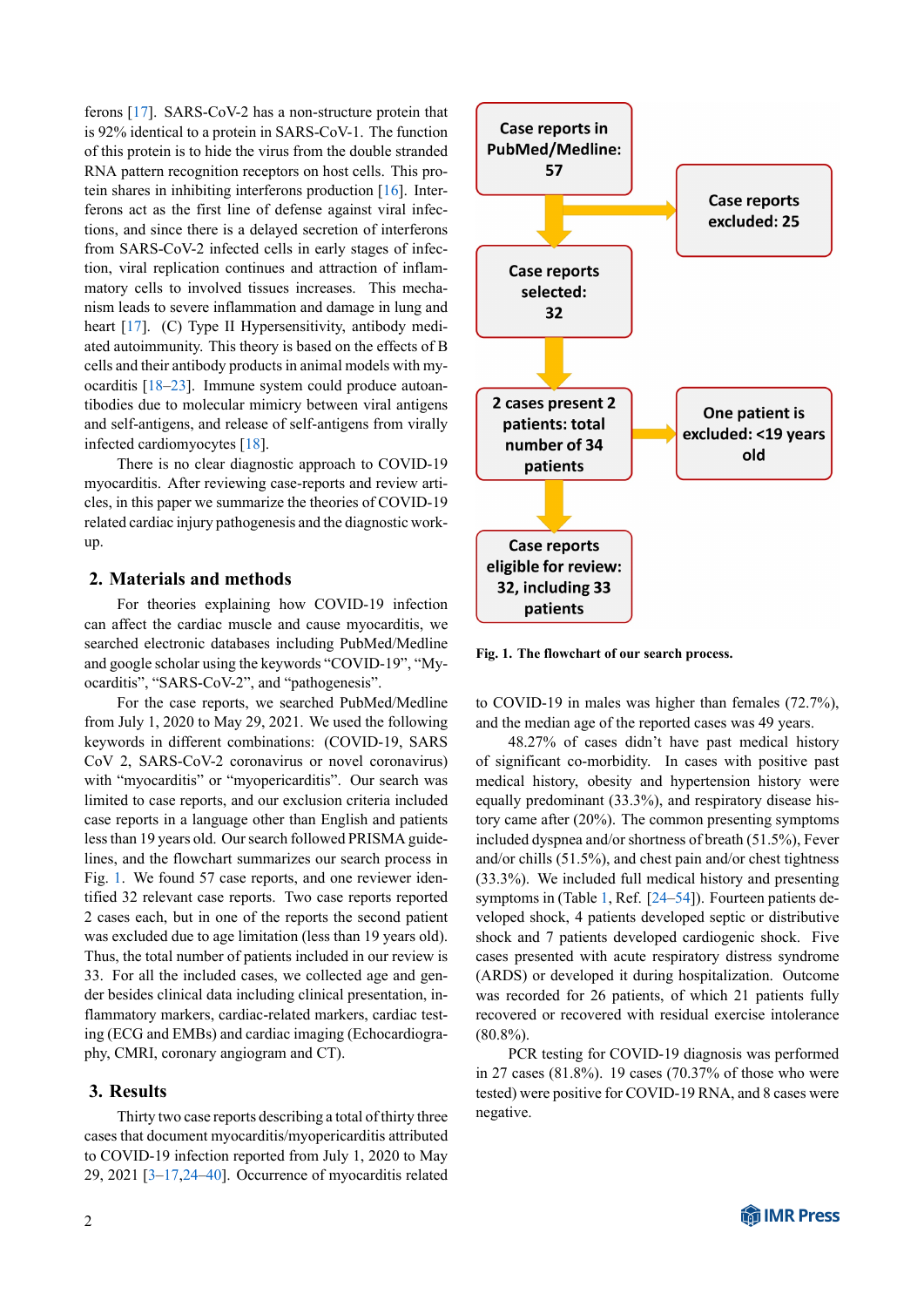|                                                                                                                                                           |               |                                                                                                     | Table 1. Demographic features and clinical presentations.                                                                                         |                  |           |                                   |
|-----------------------------------------------------------------------------------------------------------------------------------------------------------|---------------|-----------------------------------------------------------------------------------------------------|---------------------------------------------------------------------------------------------------------------------------------------------------|------------------|-----------|-----------------------------------|
| Case report                                                                                                                                               |               | Age and gender Past medical history                                                                 | Presentation                                                                                                                                      | Shock: Y/N       | ARDS: Y/N | Outcome                           |
| Jia-Hui Zeng et al. [6]                                                                                                                                   | 63 Male       | allergic cough, history of smoking                                                                  | Fever, shortness of breath, chest tightness<br>after activity                                                                                     | Y; septic        | Y         | Death                             |
| Jean-François Paul et al.<br>$[35]$                                                                                                                       | 35 Male       | Overweight (BMI: 29 kg/m <sup>2</sup> )                                                             | Chest pain, fatigue                                                                                                                               | $\mathbf N$      | N         | Recovery                          |
| Jared Radbel et al. [36]                                                                                                                                  | 40 Male       | None                                                                                                | Fever, dry cough, dyspnea on exertion                                                                                                             | Y; septic        | Y         | Death                             |
| Richa Purohit et al. [37]<br>Multiple co-morbidities (not specified)<br>N<br>82 Female<br>Productive cough, fever with chills, inter-<br>mittent diarrhea |               |                                                                                                     | N                                                                                                                                                 | Not reported     |           |                                   |
| Ahmet Yasar Cizgic et al.<br>$[38]$                                                                                                                       | 78 Male       | Hypertension                                                                                        | Chest pain, shortness of breath                                                                                                                   | Not reported     | Y         | Not reported                      |
| Philip Wenzel et al. [39]                                                                                                                                 | $(A)$ 39 Male | Obesity, history of upper airway infec-<br>tion 4 weeks before admission<br>(suspected COVID-19)    | Shortness of breath                                                                                                                               | N                | N         | Recovery                          |
|                                                                                                                                                           | (B) 36 Male   | Obesity, CAD, history of upper airway<br>infection 4 weeks before admission<br>(suspected COVID-19) |                                                                                                                                                   |                  |           |                                   |
| Muhammed Said Beşler et<br>al. [40]                                                                                                                       | 20 Male       | None                                                                                                | Febrile sensation, chest pain                                                                                                                     | $\mathbf N$      | N         | Recovery                          |
| Akshay Khatr et al. [45]                                                                                                                                  | 50 Male       | Hypertension, ischemic stroke                                                                       | Fevers, chills, generalized malaise, non-Y; cardiogenic and distributive<br>productive cough, dyspnea for 3-4 days, an<br>episode of near-syncope |                  | N         | Death                             |
| Havard Dalen et al. [46]                                                                                                                                  | 55 Female     | Not reported                                                                                        | Fatigue, near-syncope, body and chest dis-<br>comfort                                                                                             | Y                | ${\bf N}$ | Recovery                          |
| Meylin Caballeros Lam et<br>al. [47]                                                                                                                      | 26 Female     | <b>Gestational DM</b>                                                                               | (A) Chest pain radiating to her left arm,<br>tachycardia                                                                                          | (A) Not reported |           | (A) Not reported (A) Not reported |
| Tamara Naneishvili et al.<br>$[48]$                                                                                                                       | 44 Female     | None                                                                                                | Febrile illness, lethargy, muscle aches, two<br>episodes of syncope                                                                               | Y; cardiogenic   | N         | Recovery                          |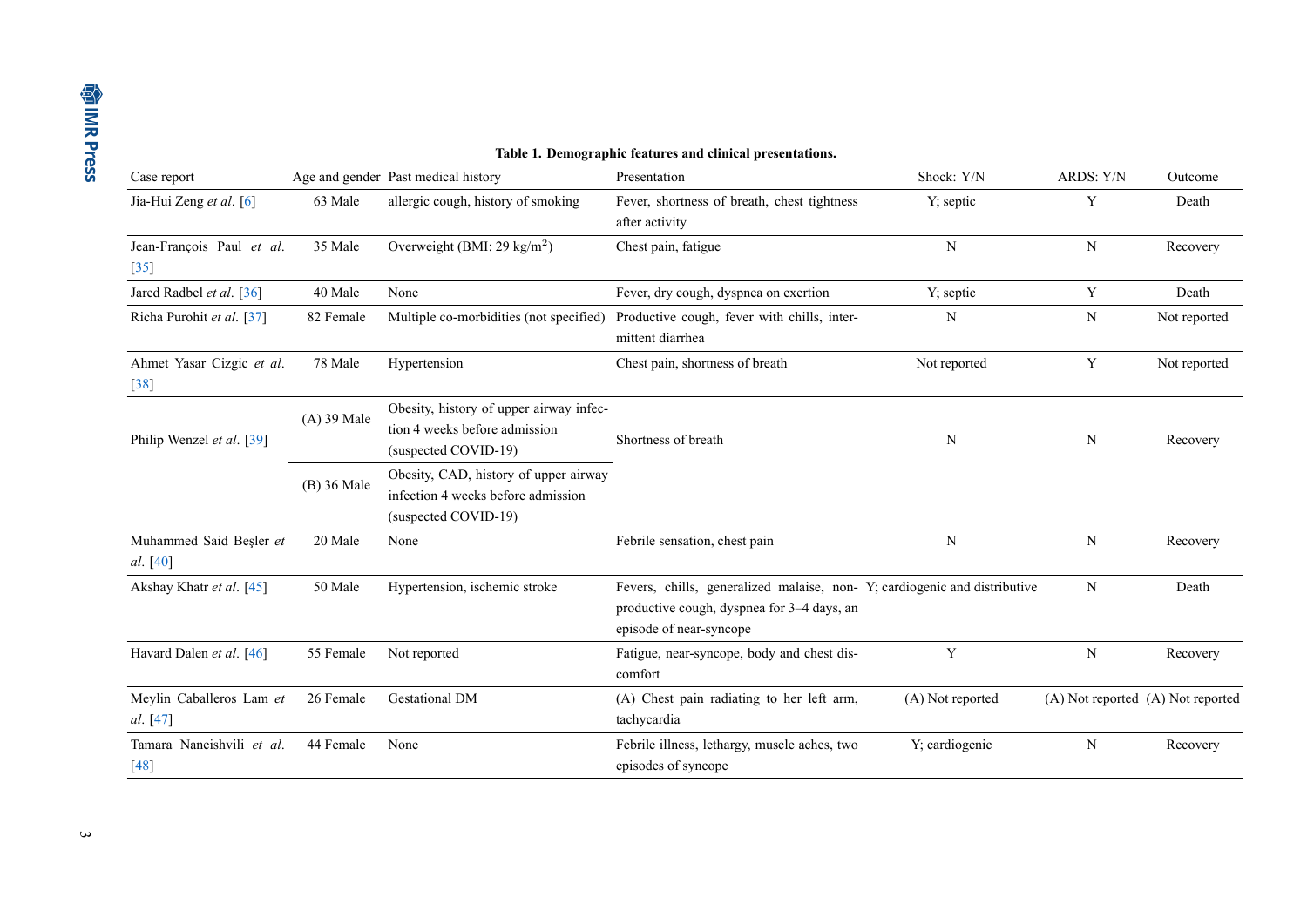|                                                  |           |                                                                                 | <b>Table 1. Continued.</b>                                                                                                                                                          |            |           |          |
|--------------------------------------------------|-----------|---------------------------------------------------------------------------------|-------------------------------------------------------------------------------------------------------------------------------------------------------------------------------------|------------|-----------|----------|
| Case report                                      |           | Age and gender Past medical history                                             | Presentation                                                                                                                                                                        | Shock: Y/N | ARDS: Y/N | Outcome  |
| Alexandra Othenin-Girard<br>et al. [49]          | 22 Male   | None                                                                            | Asthenia, chills, diffuse myalgia, abdomi- Y; cardiogenic<br>nal pain and diarrhea                                                                                                  |            | N         | Recovery |
| Carlos<br>Ruiz-<br>Juan<br>Rodríguez et al. [50] | 65 Male   | None                                                                            | Community acquired pneumonia by SARS-Y; distributive<br>$CoV-2$                                                                                                                     |            | N         | Death    |
| Jorge Salamanca et al. [51]                      | 44 Male   | None                                                                            | Fever, dry cough, diarrhea, myalgia before<br>admission. Followed by severe dyspnea,<br>syncope, severe bradycardia, hypotension,<br>signs of peripheral hypoperfusion              | Y          | N         | Recovery |
| Giancarlo Spano et al. [52]                      | 49 Male   | None                                                                            | Dyspnea, general weakness, intermittent Not reported Not reported Not reported<br>epigastric pain, nocturia                                                                         |            |           |          |
| Heiko Pietsch et al. [53]                        | 59 Female | None                                                                            | Dyspnea                                                                                                                                                                             | N          | Y         | Recovery |
| Sebastiano Recalcati [54]                        | 19 Female | None                                                                            | Fever for 4 days, cutaneous rash, chest pain                                                                                                                                        | N          | N         | Recovery |
| G. Perez-Acosta et al. [41]                      | 61 Male   | Obesity                                                                         | Progressive dyspnea of 5 days, severe hy-<br>posemic respiratory failure                                                                                                            | Y          | N         | Recovery |
| Hammam Rasras et al. [42]                        | 47 Female | None                                                                            | Fever, cough for 20 days, severe dyspnea, Y; cardiogenic<br>pain in both lower limbs                                                                                                |            | N         | Recovery |
| Daniel Z. Hodson et al. [24]                     | 29 Mal    | Asthma                                                                          | Shortness of breath, whezzing, tachycarida, Not reported Not reported Not reported<br>exercise intolerance after previous admis-<br>sion with confirmed COVID-19 2 months<br>before |            |           |          |
| Nicholas Berg et al. [43]                        | 66 Male   | trophy type 2, hypertension, chronic fatigue<br>kidney disease, prostate cancer | Heart transplant, dystonic muscle dys- Shortness of breath, dyspnea on exercion, Not reported Not reported Not reported                                                             |            |           |          |

4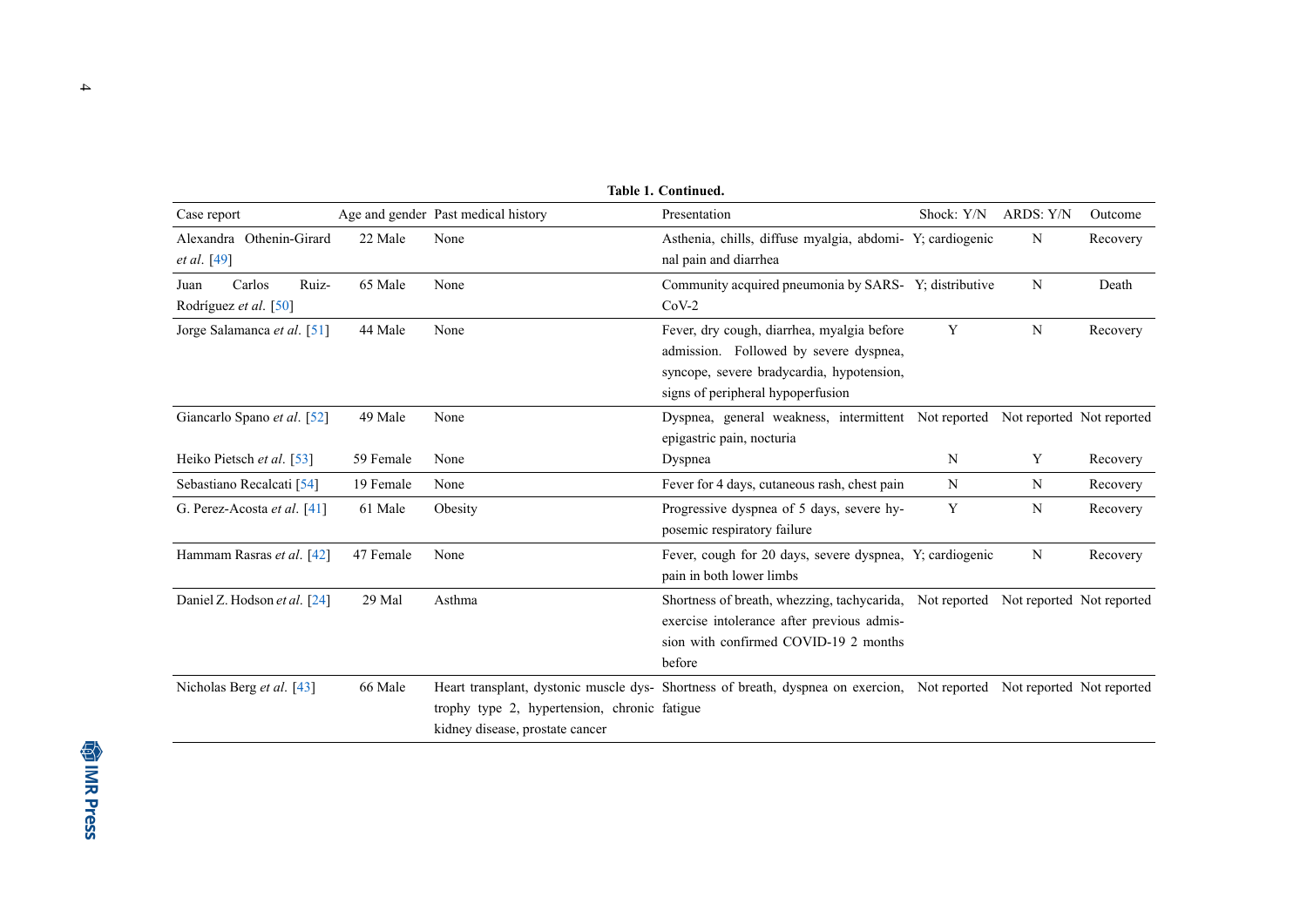<span id="page-6-0"></span>

| <b>Table 1. Continued.</b>                     |                      |                                                                                              |                                                                                                                                                                     |                           |           |                                |
|------------------------------------------------|----------------------|----------------------------------------------------------------------------------------------|---------------------------------------------------------------------------------------------------------------------------------------------------------------------|---------------------------|-----------|--------------------------------|
| Case report                                    |                      | Age and gender Past medical history                                                          | Presentation                                                                                                                                                        | Shock: Y/N                | ARDS: Y/N | Outcome                        |
| Stefan Roest et al. [44]                       | 50 Male              | plant                                                                                        | Dilated cardiomyopathy, heart trans- Cardiac decompensation after several<br>months of positive COVID-19 infection                                                  | N                         | N         | Recovery                       |
| Yale Tung-Chen et al. [25]                     | 25 Male              | None                                                                                         | Diffuse abdominal pain, nausea, fever, fa- Not reported<br>tigue, anosmia, orthopnea, sore throat                                                                   |                           | N         | Recovering                     |
| Abu Baker Sheikh [26]                          | 28 Male              | None                                                                                         | Cough, shortness of breath, chest pain, mild<br>headache and nausea, COVID-19 infection<br>a month before these complains                                           | N                         | N         | Recovery                       |
| Ina Volis et al. $[27]$                        | 21 Male              | None                                                                                         | Fever                                                                                                                                                               | N                         | N         | Recovery                       |
| Suzan Hatipoglu et al. [28]                    | 63 Male<br>58 Female | Not reported<br>Type 2 diabetes mellitus, hypertension                                       | Exercise induced chest pain 50 days after<br>diagnosis of COVID-19                                                                                                  | N                         | N         | Recovery                       |
| Lauren Cairns et al. [29]                      | 37 Male              | None                                                                                         | Fever for 10 days, diarrhea for 7 days, vom-Y; cardiogenic<br>itting, poor oral intake                                                                              |                           | N         | Recovery                       |
| Elin Hoffmann Dahl et al.<br>$\left[30\right]$ | 21 Male              | None                                                                                         | Fever, headache, unilateral painful neck<br>swelling                                                                                                                | Y                         | Y         | Recovery, exercise intolerance |
| Guillaume Gauchotte et al.<br>$[31]$           | 69 Male              | Diabetes mellitus, hypertension, is- Fever, asthenia, abdominal pain<br>chemic heart disease |                                                                                                                                                                     | Y; cardiogenic            | N         | Death                          |
| Andrea Baggiano et al. [32]                    | 59 Male              | Nor reported                                                                                 | Worsening dyspnea                                                                                                                                                   | Not reported Not reported |           | Not reported                   |
| Moti Gulersen et al. [33]                      | 31 Female            | Childhood asthma, obesity class I                                                            | 1 day of fever and left sided chest pain Y; cardiogenic<br>(worse with inspiration), shortness of<br>breath, +ve COVID-19 infection 4 weeks<br>before this complain |                           | N         | Recovery                       |
| Pierre Gravinay et al. [34]                    | 51 Male              | Not reported                                                                                 | Fever, arthromylagia, dyspnea, atypical Not reported Not reported<br>chest pain                                                                                     |                           |           | Not reported                   |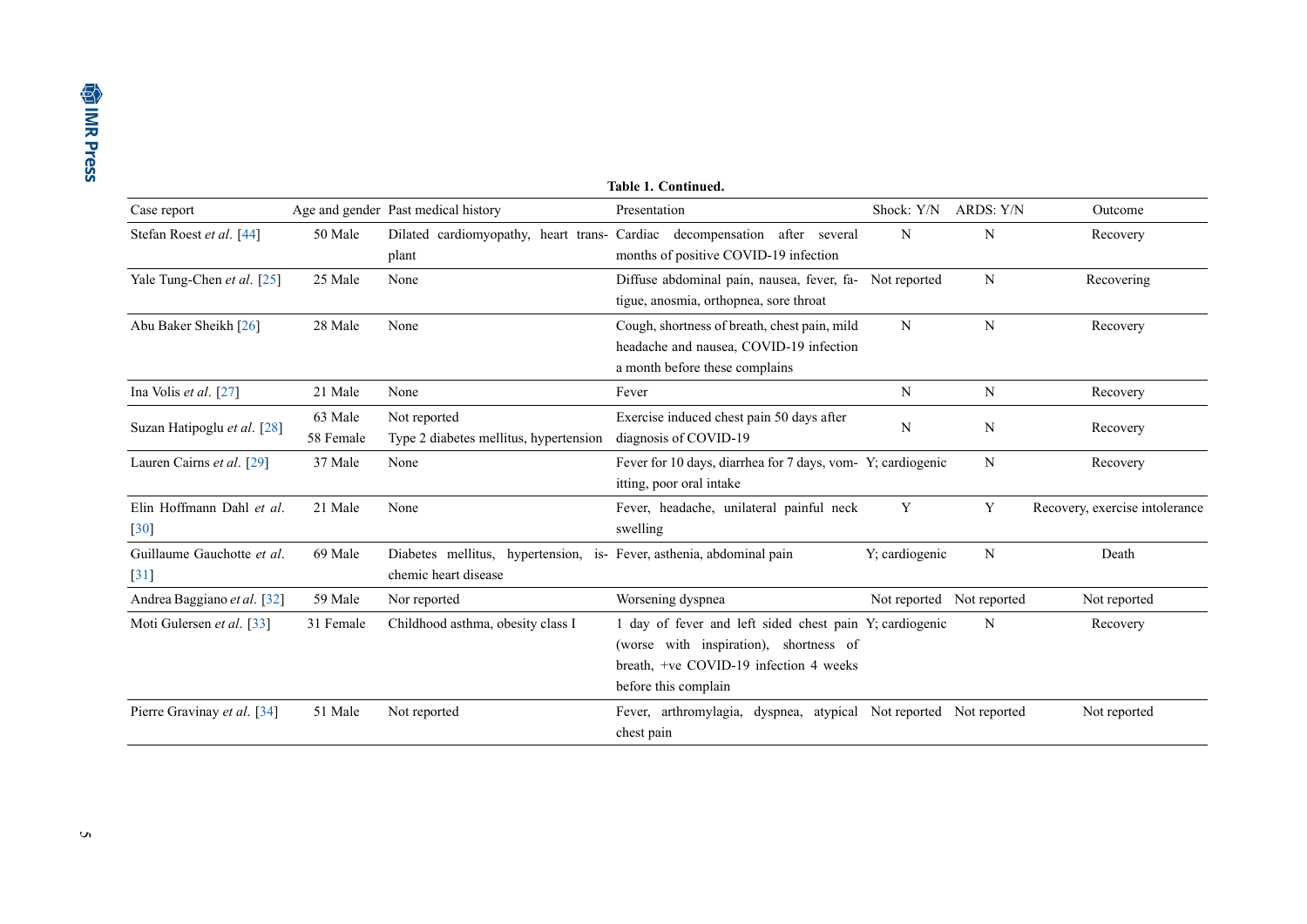| Table 2. COVID-19 diagnostic PCR, cardiac imaging and laboratory investigation. |  |
|---------------------------------------------------------------------------------|--|
|---------------------------------------------------------------------------------|--|

| Case                                   | COVID-19 test                        | Electrocardiogram                                                                                                                        | Echocardiogram                                                                                                                                                                                                                                            | Cardiac biomarkers                                                                                                        | Additional cardiac testing                                                                                                                                                  | Inflammatory markers                                                                  |
|----------------------------------------|--------------------------------------|------------------------------------------------------------------------------------------------------------------------------------------|-----------------------------------------------------------------------------------------------------------------------------------------------------------------------------------------------------------------------------------------------------------|---------------------------------------------------------------------------------------------------------------------------|-----------------------------------------------------------------------------------------------------------------------------------------------------------------------------|---------------------------------------------------------------------------------------|
| al. [6]                                | Jia-Hui Zeng $et$ +ve Sputum testing | Sinus tachycardia,<br>ST-<br>no<br>segment elevation                                                                                     | low LVEF 32%, pulmonary hy- 22,600 pg/mL<br>pertension, No right cardiac<br>function decline, no pericardial<br>effusion                                                                                                                                  | Enlarged left ventricle (61 mm), Troponin I 11.37 g/L, myo-<br>diffuse myocardial dyskinesia, globin 390.97 ng/mL, NT-BNP | None                                                                                                                                                                        | IL-6 272.40 pg/mL                                                                     |
| Jean-François<br>Paul et al. [35]      | men unspecified                      | PCR: +ve Speci- Repolarization changes in the Normal systolic function with hs-cTnI levels 2885 ng/L peak<br>precordial ECG leads        | no pericardial effusion                                                                                                                                                                                                                                   |                                                                                                                           | CMRI: late subepicardial en- None<br>hancement predominating in<br>the inferior and lateral walls                                                                           |                                                                                       |
| Jared Radbel et<br>al. [36]            | NP-PCR: +ve                          | ST segment depression in leads<br>V4-V6, mild global hypokinesis                                                                         | Not done                                                                                                                                                                                                                                                  | Troponin T peak 30.39                                                                                                     | Swan-Ganz catheter measure-<br>ments confirmed a reduced car-<br>diac index                                                                                                 | CRP peak 44.1 mg/dL<br>IL-6 peak 345 pg/mL,<br>Ferritin 38,299 ng/mL<br>LDH 5517 IU/L |
| Richa<br>et al. [37]                   | fied specimen                        | Purohit PCR: +ve Unspeci- Diffuse T-wave inversions and a Preserved LV function, small Mildly elevated Troponin<br>prolonged QT interval | global pericardial effusion, api-<br>cal hypokinesis<br>Serial echocardiogram: enlarg-<br>ing circumferential pericardial<br>effusion, pacemaker wire re-<br>ported as 'piercing' RV apex,<br>early diastolic collapse of the<br>RV, suggesting tamponade |                                                                                                                           | None                                                                                                                                                                        | None                                                                                  |
| Ahmet Yasar<br>Cizgic et al.<br>$[38]$ | Not done, Dx by CT<br>finding        | Atrial fibrillation, 150 bpm,<br>concave ST elevation except<br>for aVR lead                                                             | Not done fear of COVID-19<br>transmission                                                                                                                                                                                                                 | Troponin T 998.1 ng/L                                                                                                     | -Coronary angiography: no sig-<br>nificant pathology<br>-CT Chest: mild pericardial ef-<br>fusion<br>-CMRI: not done due to precau-<br>tions for COVID-19 transmis-<br>sion | $CRP$ 94.6 mg/L                                                                       |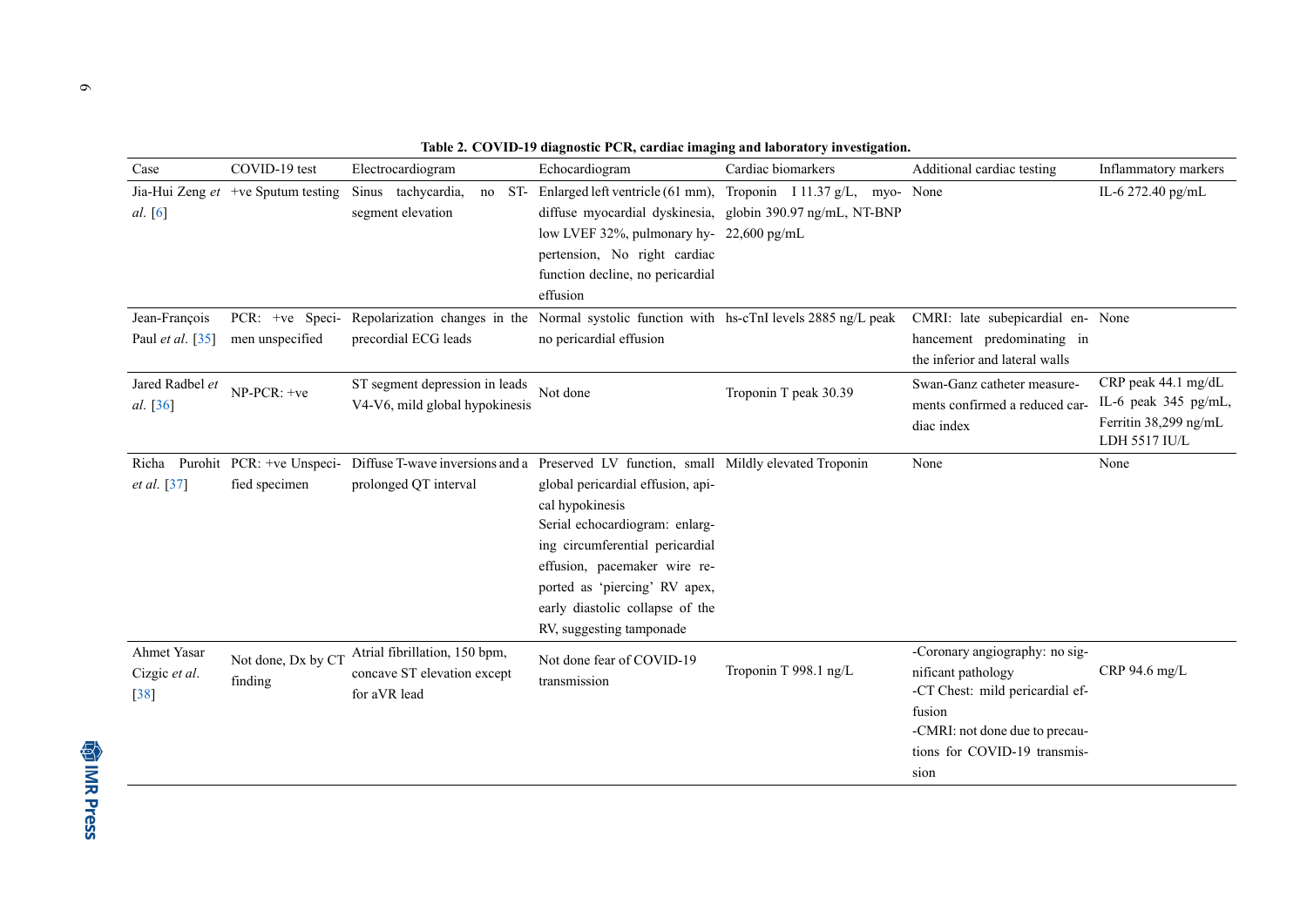|                                        | Table 2. Continued.      |                                                      |                                                                                                                                                              |                                                                                                                                                              |                                                                                                                                                                                                                                                                                                                                              |                      |  |  |  |
|----------------------------------------|--------------------------|------------------------------------------------------|--------------------------------------------------------------------------------------------------------------------------------------------------------------|--------------------------------------------------------------------------------------------------------------------------------------------------------------|----------------------------------------------------------------------------------------------------------------------------------------------------------------------------------------------------------------------------------------------------------------------------------------------------------------------------------------------|----------------------|--|--|--|
| Case                                   | COVID-19 test            | Electrocardiogram                                    | Echocardiogram                                                                                                                                               | Cardiac biomarkers                                                                                                                                           | Additional cardiac testing                                                                                                                                                                                                                                                                                                                   | Inflammatory markers |  |  |  |
| Philip<br><i>et al.</i> [39]           | Wenzel $(A)$ NP PCR: -ve | (A) T-wave inversion in the an-<br>terolateral leads | tion abnormalities, focal echo- I<br>bright appearance of the IVS<br>and slightly impaired global<br>longitudinal strain                                     | (A) preserved LV systolic func- (A) elevated natriuretic pep-<br>tion, EF 60%, no wall mo- tides, elevated cardiac troponin ation times in the posterior IVS | (A)-CMRI: prolonged T1 relax- (A) Not reported<br>and corresponding LGE with<br>enhancement in the posterior<br>septum, consistent with acute<br>myocarditis<br>-EMB: (1) myocardial inflam-<br>mation in the absence of car-<br>diomyocyte necrosis<br>(2) RT-PCR for SARS-CoV-2-<br>specific nucleic acid: +ve<br>(-ve NP PCR for COVID-9) |                      |  |  |  |
|                                        | $(B) NP-PCR: -ve$        | terolateral leads                                    | (B) T-wave inversions in the an- (B) LV dysfunction, reduced (B) elevated natriuretic pep-<br>and regional longitudinal strain, I<br>increased LVED diameter | LVEF 30%, decreased global tides, elevated cardiac troponin edema, LGE image with sub-                                                                       | (B)-CMRI: diffuse myocardial (B) Not reported<br>tle subepicardial enhancement<br>of the lateral wall<br>-EMB: (1) myocardial inflam-<br>mation in the absence of car-<br>diomyocyte necrosis<br>(2) RT-PCR for SARS-CoV-2-<br>specific nucleic acid: +ve<br>(-ve NP PCR for COVID-19)                                                       |                      |  |  |  |
| Muhammed<br>Said Beşler et<br>al. [40] | NP-PCR: +ve              | Not reported                                         | Not reported                                                                                                                                                 | MB 21.92 $\mu$ g/L, NT-proBNP<br>$1525$ ng/L                                                                                                                 | Troponin I 7.621 ng/mL, CK- -CMRI: myocardial edema CRP 81.2 mg/L<br>and LGE compatible with<br>myocarditis<br>-T2 short tau inversion recov-<br>ery (STIR) sequence: myocar-<br>dial wall edema<br>Suggested by subepicardial<br>high signal intensity in the mid<br>posterolateral wall of the LV                                          |                      |  |  |  |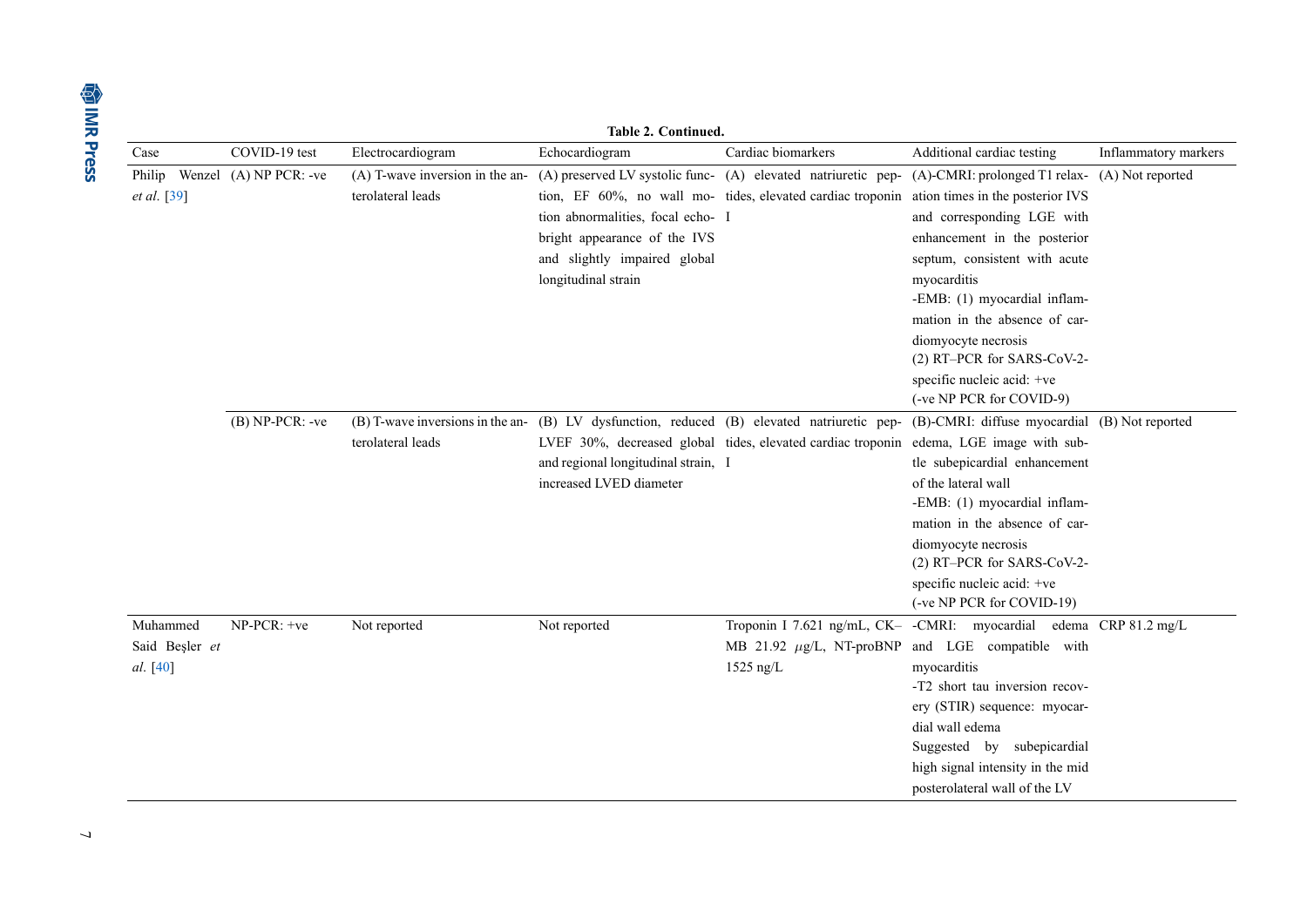|                             | Table 2. Continued.         |                                                                                                                                                                                                                                                                   |                                                                                                                                                                                                                                                        |                                                                          |                                                                                                                                                                                                                                                                                                                                                                                                                                                                                                                                                                                                                                                                                                                                           |                                                                       |  |
|-----------------------------|-----------------------------|-------------------------------------------------------------------------------------------------------------------------------------------------------------------------------------------------------------------------------------------------------------------|--------------------------------------------------------------------------------------------------------------------------------------------------------------------------------------------------------------------------------------------------------|--------------------------------------------------------------------------|-------------------------------------------------------------------------------------------------------------------------------------------------------------------------------------------------------------------------------------------------------------------------------------------------------------------------------------------------------------------------------------------------------------------------------------------------------------------------------------------------------------------------------------------------------------------------------------------------------------------------------------------------------------------------------------------------------------------------------------------|-----------------------------------------------------------------------|--|
| Case                        | COVID-19 test               | Electrocardiogram                                                                                                                                                                                                                                                 | Echocardiogram                                                                                                                                                                                                                                         | Cardiac biomarkers                                                       | Additional cardiac testing                                                                                                                                                                                                                                                                                                                                                                                                                                                                                                                                                                                                                                                                                                                | Inflammatory markers                                                  |  |
| Akshay Khatr<br>et al. [45] | NP-PCR: +ve                 | Sinus tachycardia, ST-elevation<br>in leads II, III, aVF, ST-<br>depression in I, aVL                                                                                                                                                                             | severe global LVSD, RVSD and<br>enlargement Moderate-to-large<br>inflammatory pericardial effu-<br>sion anterior to the RV, inter-<br>mittent RV impaired filling and<br>collapse, suggestive of tampon-<br>ade                                        | High Sensitivity Troponin<br>544 ng/L, CK 2135 U/L, CK-<br>MB 54.3 ng/mL | -Coronary angiography: right CRP 11.85 mg/dL<br>dominant circulation, normal<br>coronary vessels<br>-Cytologic analysis of pericar-<br>dial fluid: reactive mesothelial<br>cells                                                                                                                                                                                                                                                                                                                                                                                                                                                                                                                                                          | ESR 46 mm/hr<br>LDH 3332 U/L<br>ESR 46 mm/hr<br>Ferritin 66,165 ng/mL |  |
| Havard Dalen<br>et al. [46] | +ve Unspecified<br>specimen | Sinus tachycardia, insignificant Moderate concentric LVH with<br>ST-elevation in inferior leads,<br>T-wave inversion in precordial<br>leads, low-voltage ECG with<br>peak-to-peak QRS amplitude<br>less than 5 mm in the standard<br>leads and 10 mm in V5 and V6 | a small cavity, EDV <70 mL,<br>endocardial hyperechogenic<br>pattern. epicardial signs of a<br>tamponade: compres-sion of<br>the RA, dilated IVC without<br>inspiratory diameter reduction,<br>respiratory variation in volumes<br>and flow velocities | Troponin T 198 ng/L, NT-<br>proBNP 2038 ng/L                             | -Cardiac US: moderate concen-<br>tric LVH, reduced LVEF, di-<br>lated IVC with reduced res-<br>piratory variation and pericar-<br>dial effusion at a maximum of<br>18 mm, a small RV and a slight<br>impression of the RA<br>-Pericardial fluid PCR COVID-<br>19 testing: -ve<br>-CMRI: consistent with the di-<br>agnosis of acute perimyocardi-<br>T1-mapping: relaxation<br>tis.<br>times of $1260-1270$ ms in the<br>anterolateral wall compared<br>with 1090 ms in the septum.<br>T2-mapping: relaxation times<br>were $60-61$ ms and $52-53$ ms,<br>respectively<br>-Inversion recovery sequences:<br>moderate epicardial LGE in the<br>anterolateral wall<br>EMB: postponed due to rapid<br>improvement and COVID-9<br>precautions | CRP 89 mg/dL                                                          |  |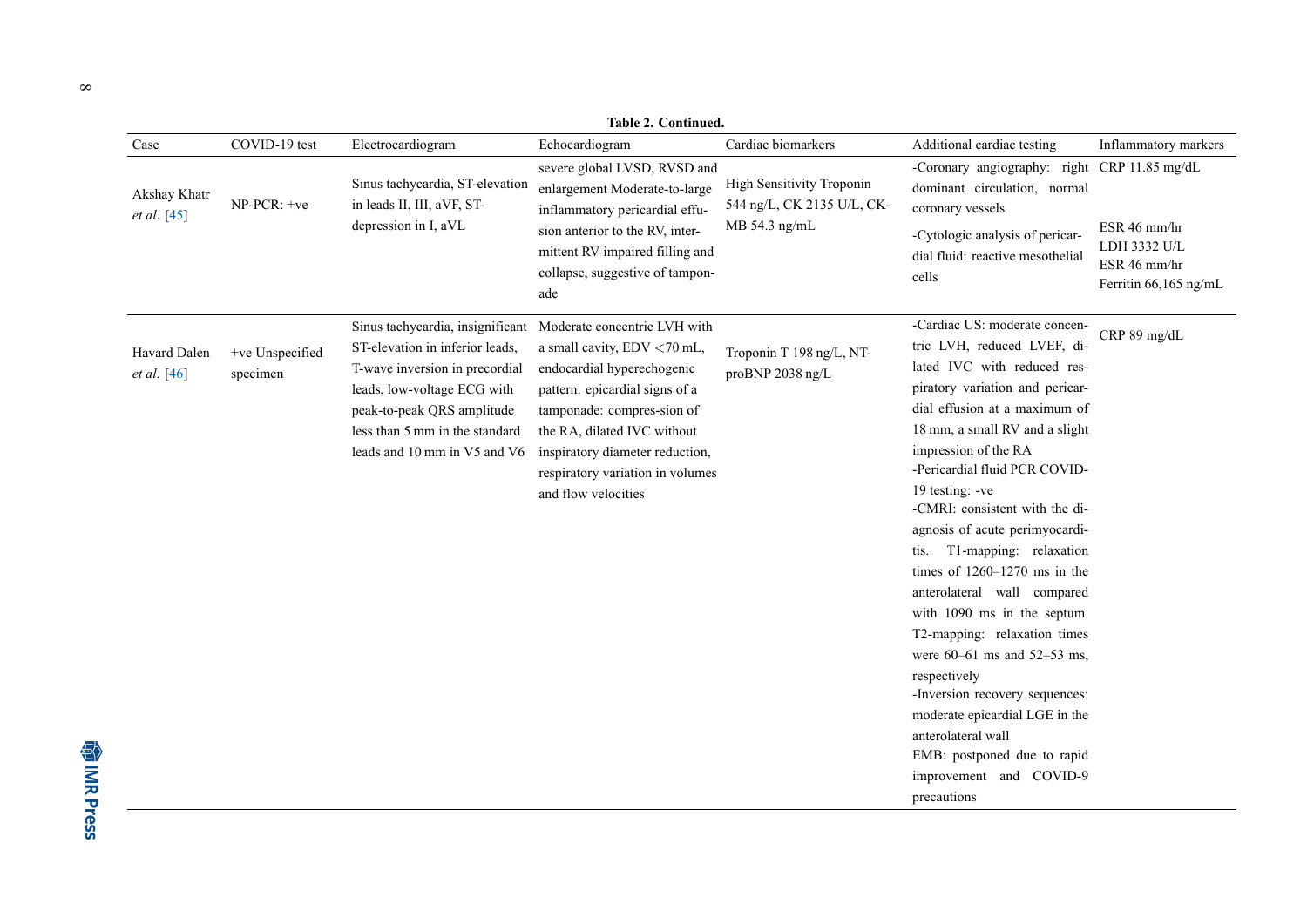| Table 2. Continued.                        |               |                                                                                                   |                                                                                                                                                                                                                                                            |                              |                                                                                                                                                                                                                                                                                                                                                                                                                                                                                                 |                        |  |
|--------------------------------------------|---------------|---------------------------------------------------------------------------------------------------|------------------------------------------------------------------------------------------------------------------------------------------------------------------------------------------------------------------------------------------------------------|------------------------------|-------------------------------------------------------------------------------------------------------------------------------------------------------------------------------------------------------------------------------------------------------------------------------------------------------------------------------------------------------------------------------------------------------------------------------------------------------------------------------------------------|------------------------|--|
| Case                                       | COVID-19 test | Electrocardiogram                                                                                 | Echocardiogram                                                                                                                                                                                                                                             | Cardiac biomarkers           | Additional cardiac testing                                                                                                                                                                                                                                                                                                                                                                                                                                                                      | Inflammatory markers   |  |
| Meylin<br>balleros Lam et<br>al. [47]      | $Ca-$ +ve PCR | Normal                                                                                            | Normal                                                                                                                                                                                                                                                     | Troponin T 319.4 ng/L        | -CMRI: High signal intensity Not reported<br>on $T_2$ maps (53 ms, normal<br>value $\langle 48 \text{ ms} \rangle$ , prolonged<br>native $T_1$ values in basal and<br>mid-inferoseptal and inferior<br>myocardial segments (1303 ms,<br>value $\langle 1200 \text{ ms} \rangle$ .<br>normal<br>LGE showed mesocardial and<br>subepicardial enhancement of<br>those segments, representing<br>14.2% of the total ventricular<br>mass<br>CMRI suggested Dx of my-<br>ocarditis.<br>-EMB: not done |                        |  |
| Tamara<br>Naneishvili<br>et al. [48]       | NP-PCR: +ve   | ventricular rate                                                                                  | Atrial fibrillation with 177 bpm Moderate concentric biventric- Troponin<br>ular hypertrophy, diffuse LV 1403 U/L<br>hypokinesia, moderate to se-<br>vere LVSD, estimated LVEF<br>37% by Simpsons, pericardial<br>effusion with no signs of tam-<br>ponade | $639$ ng/L,<br>$\mathbf{I}$  | CK -CMRI was not feasible due to<br>the patient's critical condition<br>and was deferred for a later date                                                                                                                                                                                                                                                                                                                                                                                       | CRP $126 \text{ mg/L}$ |  |
| Alexandra<br>Othenin-Girard<br>et al. [49] | NP-PCR: +ve   | Third-degree AV block, tran- Not done<br>sient ST segment elevation in<br>the anterolateral leads |                                                                                                                                                                                                                                                            | U/L, MB fraction 16%<br>High | Troponin T 2718 ng/L, CK 768 -EMB: (1) severe myocardial CRP 275 mg/L<br>inflammation with several foci<br>of myocyte necrosis<br>$(2)$ PCR for COVID-19: -ve<br>-Coronary<br>angiogram:<br>aneurysm of the proximal<br>left anterior descending coro-<br>nary artery                                                                                                                                                                                                                           |                        |  |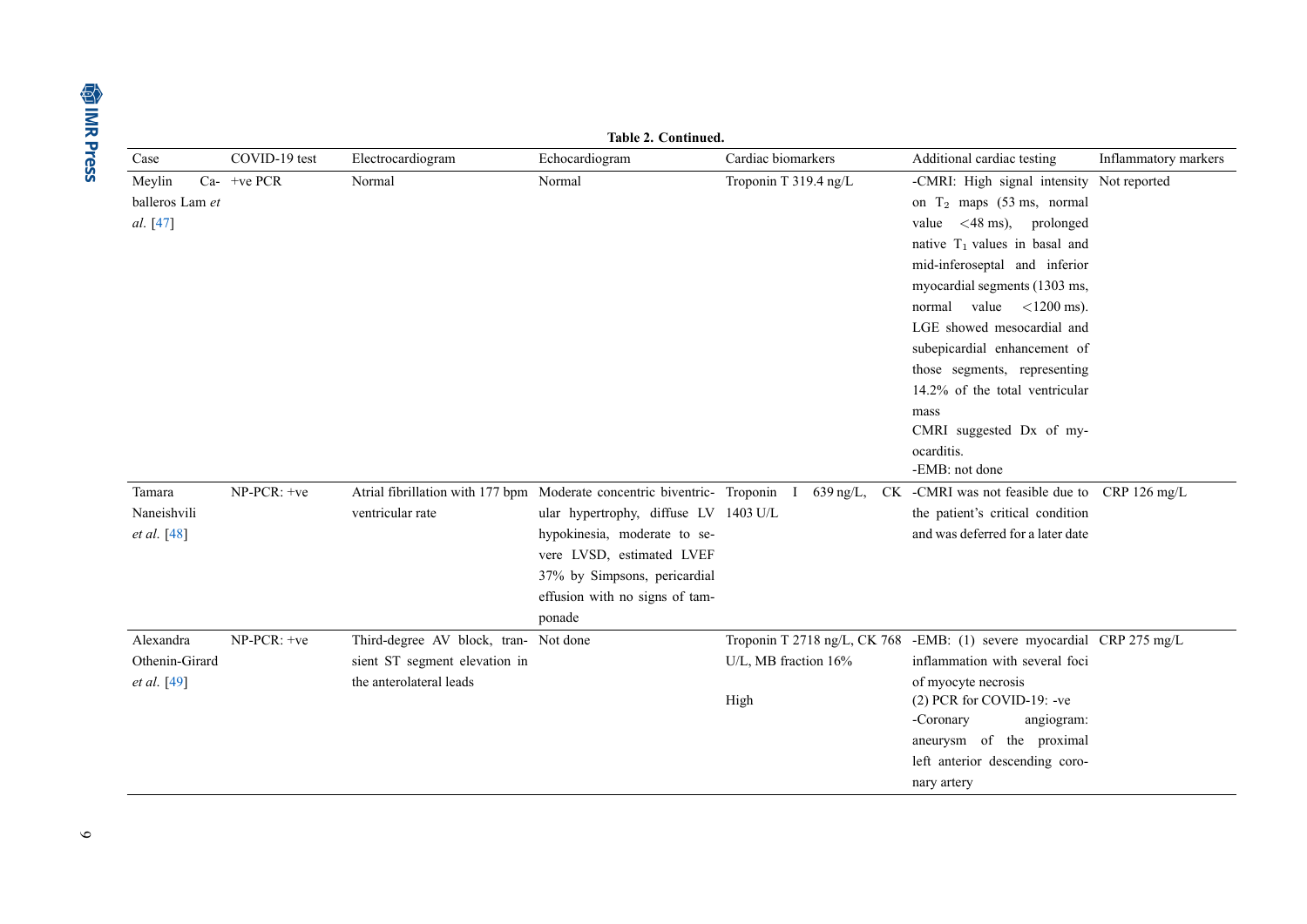|                                                                        | <b>Table 2. Continued.</b> |                       |                                                                           |                                                                    |                                                                                                                                                                                                                                                                                                                                                                                                                                                                                                                                                                                                                                                                                  |                      |  |  |  |
|------------------------------------------------------------------------|----------------------------|-----------------------|---------------------------------------------------------------------------|--------------------------------------------------------------------|----------------------------------------------------------------------------------------------------------------------------------------------------------------------------------------------------------------------------------------------------------------------------------------------------------------------------------------------------------------------------------------------------------------------------------------------------------------------------------------------------------------------------------------------------------------------------------------------------------------------------------------------------------------------------------|----------------------|--|--|--|
| Case                                                                   | COVID-19 test              | Electrocardiogram     | Echocardiogram                                                            | Cardiac biomarkers                                                 | Additional cardiac testing                                                                                                                                                                                                                                                                                                                                                                                                                                                                                                                                                                                                                                                       | Inflammatory markers |  |  |  |
| Juan<br>Car-<br>Ruiz-<br>los<br>Rodríguez<br><sup>et</sup><br>al. [50] | +ve Not specified          | Not reported          | No abnormalities                                                          | hs-cTnI 192 ng/L                                                   | -Transthoracic US: a 3- IL-6 996 pg/mL<br>centimeter-thick<br>pericardial<br>effusion in the anterior and<br>posterior compartment without<br>RV dilation<br>-Pericardial fluid culture: -ve<br>for COVID-19<br>-EMB: not done                                                                                                                                                                                                                                                                                                                                                                                                                                                   |                      |  |  |  |
| Jorge Sala-<br>manca et al.<br>$[51]$                                  | NP and OP PCR:<br>$+ve$    | Third-degree AV block | Nondilated LV with dif-<br>fuse and severe dysfunction,<br>$LVEF\sim15\%$ | hs-cTnT peak 745 ng/L, CK-<br>MB 30 U/L, NT-proBNP<br>24,167 pg/mL | -Coronary angiography: nor-<br>mal coronary arteries<br>-CMRI: A nondilated LV with-<br>out regional wall motion abnor-<br>malities, LVEF $\sim$ 75%. Native<br>T1 (mean, 1120 ms), T2 sig-<br>nal intensity ratio (myocardium<br>to serratus anterior muscle on<br>T2 images processed using a<br>signal intensity correction al-<br>gorithm), and extracellular vol-<br>ume (mean, 36%) were dif-<br>fusely increased with less in-<br>volvement of the inferolateral<br>wall. LGE was negative<br>CMRI findings suggesting<br>diffuse edema without macro-<br>scopic necrosis<br>-EMB: no significant inflam-<br>matory infiltrates, necrosis, in-<br>flammation, or fibrosis | IL-6 121.71 pg/L     |  |  |  |

10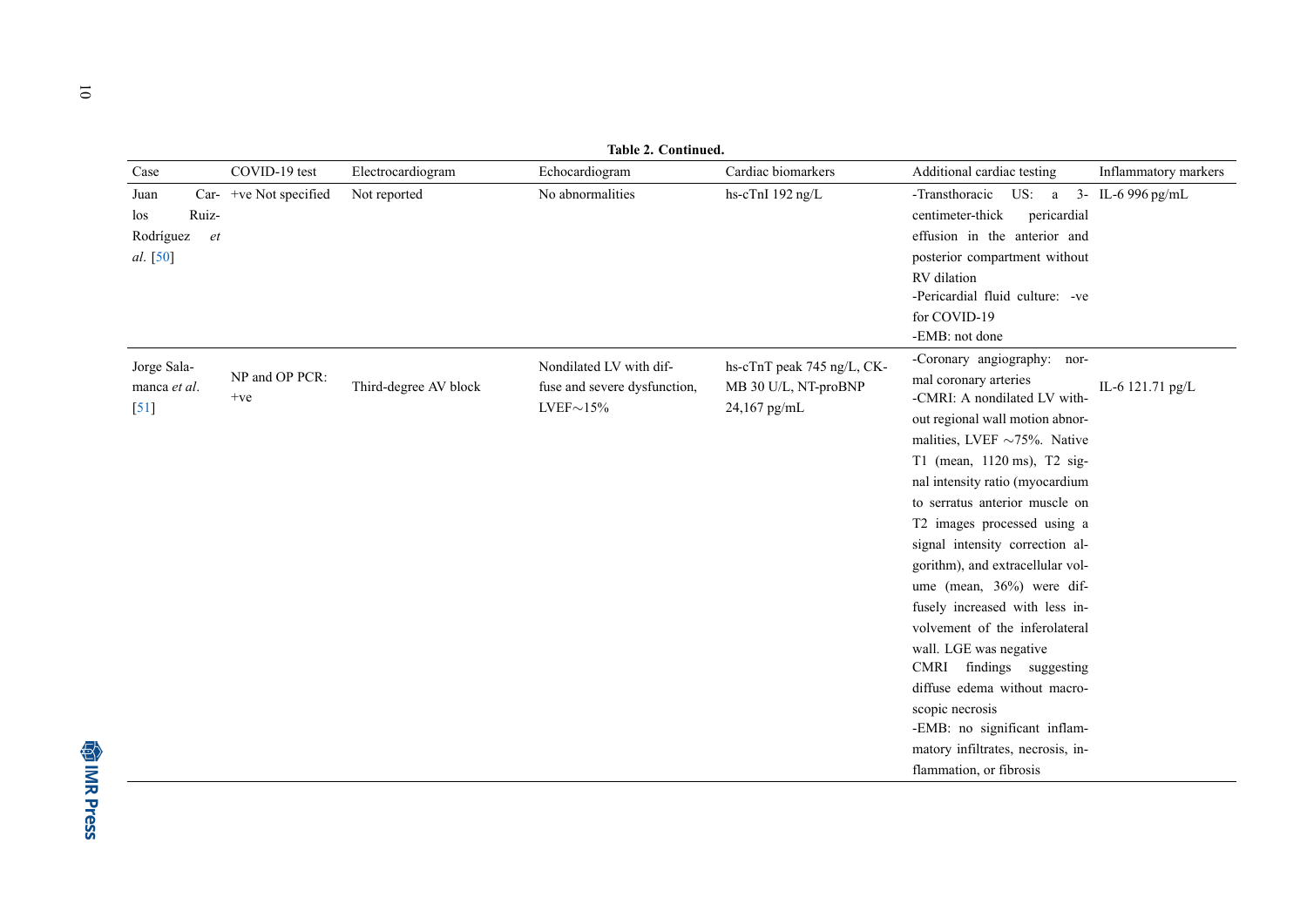|                                     | Table 2. Continued. |                                       |                                               |                                                                                                                                        |                                     |                                                                                                                                                                                                                                                                                                                                                                                                                                                                            |                      |  |
|-------------------------------------|---------------------|---------------------------------------|-----------------------------------------------|----------------------------------------------------------------------------------------------------------------------------------------|-------------------------------------|----------------------------------------------------------------------------------------------------------------------------------------------------------------------------------------------------------------------------------------------------------------------------------------------------------------------------------------------------------------------------------------------------------------------------------------------------------------------------|----------------------|--|
| Case                                |                     | COVID-19 test                         | Electrocardiogram                             | Echocardiogram                                                                                                                         | Cardiac biomarkers                  | Additional cardiac testing                                                                                                                                                                                                                                                                                                                                                                                                                                                 | Inflammatory markers |  |
| Giancarlo<br>Spano et al.<br>$[52]$ |                     | Nasal PCR: -ve<br>IgG blood test: +ve | Dynamic T-wave changes                        | Diffuse hypokinesia with<br>severely depressed RV and LV<br>function                                                                   | elevated troponin and NT-<br>proBNP | -CT of lungs: no pulmonary<br>embolism, no infiltrates, left<br>heart congestion<br>-CMRI: edema causing diffuse<br>thickening of the myocardium<br>and pericardium, pericardial ef-<br>fusion could be seen, tissue<br>characterization revealed dif-<br>fuse LGE, elevated T1 mapping<br>values and an elevated extracel-<br>lular volume fraction of 38%<br>(normal value: $<$ 30%), indicat-<br>ing diffuse fibrosis. Global my-<br>ocardial strain of all heart cham- | High CRP             |  |
|                                     |                     |                                       |                                               |                                                                                                                                        |                                     | bers was diffusely impaired di-<br>agnosing peri-myocarditis                                                                                                                                                                                                                                                                                                                                                                                                               |                      |  |
| Heiko Pietsch<br>et al. [53]        |                     | NP-PCR: -ve                           | Not reported                                  | Severe diastolic dysfunction III, hs-cTnT 83.6 pg/mL, CK<br>increased wall thickness (IVS<br>14 mm), minimal pericardial ef-<br>fusion | 125 U/L, CK-MB 43 U/L               | EMB: +ve SARS-CoV-2 RNA,<br>intramyocardial inflammation<br>without signs of necrosis<br>-follow-up EMB, 3 weeks after<br>the first EMB: -ve SARS-CoV-<br>2 RNA, reduction of inflamma-                                                                                                                                                                                                                                                                                    | Not reported         |  |
|                                     |                     |                                       |                                               |                                                                                                                                        |                                     | tory cell infiltration                                                                                                                                                                                                                                                                                                                                                                                                                                                     |                      |  |
| calcati [54]                        |                     | Sebastiano Re- NP PCR: +ve            | tachycardia,<br>sinus<br>ST-segment elevation | diffuse normal ventricular function, no Troponin T 367 ng/L<br>pericardial effusion                                                    |                                     | None                                                                                                                                                                                                                                                                                                                                                                                                                                                                       | CRP 23.10 mg/L       |  |
| G.<br>Acosta<br>$[41]$              | et al.              | Perez- PCR: +ve                       | tion                                          | Generalized concave ST eleva- Adequate LVEF, Mild to mod- Elevated cardiac damge mark- None<br>erate pericardial effusion              | ers (not specified)                 |                                                                                                                                                                                                                                                                                                                                                                                                                                                                            | None                 |  |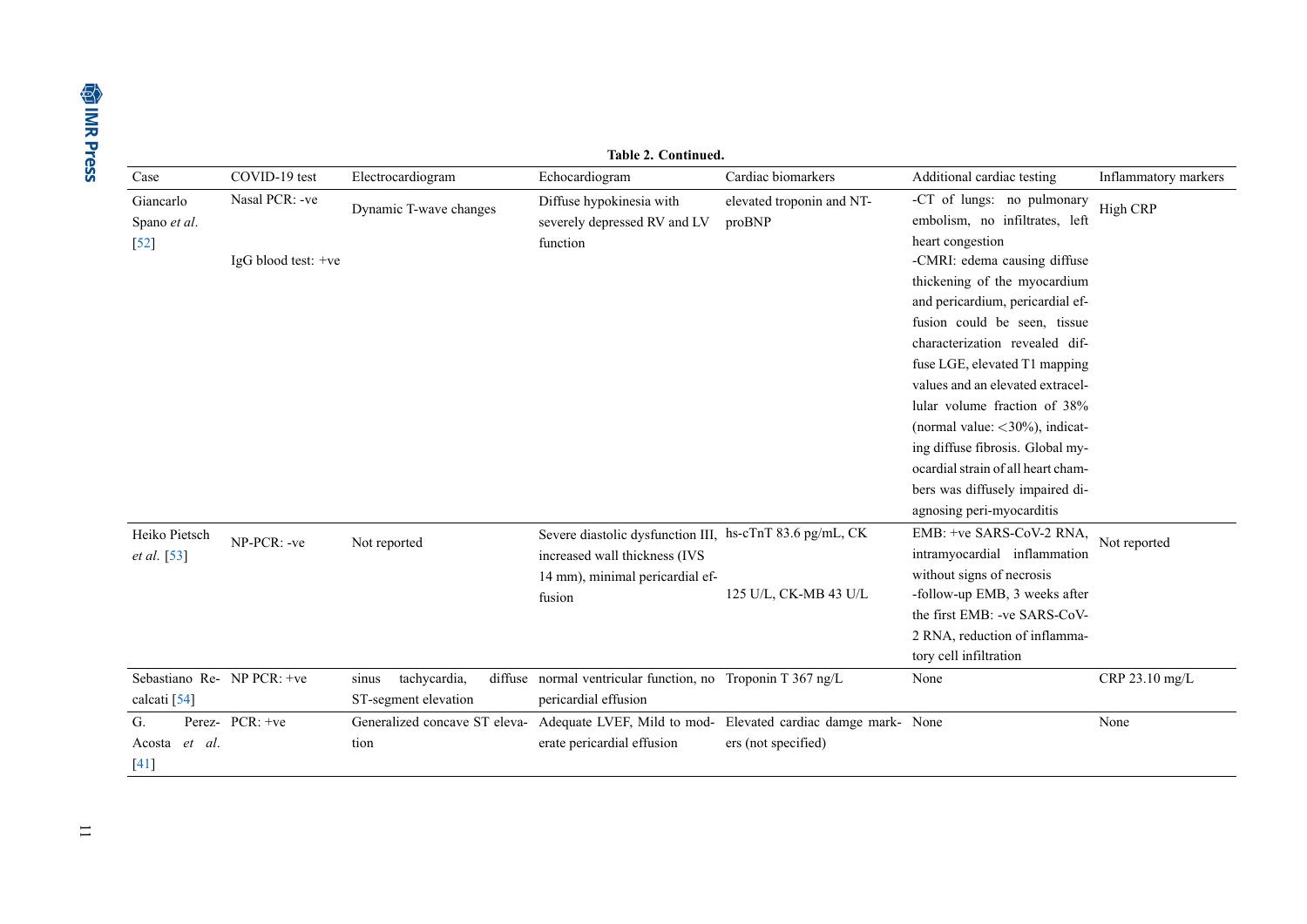|                                           | Table 2. Continued.              |                            |                                                                                             |                                                                                                                                                                                                                                                                 |                                                                                                                                                                                                                                                                                                                                                                                            |                                                                                                                 |  |  |
|-------------------------------------------|----------------------------------|----------------------------|---------------------------------------------------------------------------------------------|-----------------------------------------------------------------------------------------------------------------------------------------------------------------------------------------------------------------------------------------------------------------|--------------------------------------------------------------------------------------------------------------------------------------------------------------------------------------------------------------------------------------------------------------------------------------------------------------------------------------------------------------------------------------------|-----------------------------------------------------------------------------------------------------------------|--|--|
| Case                                      | COVID-19 test                    | Electrocardiogram          | Echocardiogram                                                                              | Cardiac biomarkers                                                                                                                                                                                                                                              | Additional cardiac testing                                                                                                                                                                                                                                                                                                                                                                 | Inflammatory markers                                                                                            |  |  |
| Hammam Ras- PCR: +ve<br>ras et al. $[42]$ |                                  | Not reported               | Biventricular<br>biventricular<br>LVEF 10%, low cardiac index,<br>large LV thrombus         | DCM, severe Troponin 734 ng/L, proBNP None<br>dysfunction, 2215 pg/mL                                                                                                                                                                                           |                                                                                                                                                                                                                                                                                                                                                                                            | CRP 147 mg/L, pro-<br>calcitonin 2.9 mg/L,<br>fibrinogen 8.7<br>g/L<br>LDH 1542<br>g/mol,<br>ferritin 2150 mg/L |  |  |
| Daniel Z. Hod-<br>son et al. $[24]$       | +ve, Not specified Nor reported  |                            | Severe global hypokinesia, se-<br>vere reduction in RVEF and<br>LVEF, biventricular thrombi | Not reported                                                                                                                                                                                                                                                    | -CXR: Enlarged cardiacd sil- LDH 1542 g/mol, fer-<br>houette<br>-CMRI: global hypokinesia,<br>LVEF 13%, large ventricular<br>thrombi, foci of myo and<br>pericardial fibrosis with non-<br>ischmeic pattern confirming<br>myopericarditis                                                                                                                                                  | ritin 2150 mg/L                                                                                                 |  |  |
| et al. [43]                               | Nicholas Berg +ve, Not specified | Diffuse T wave inversions. | <b>RVEF</b>                                                                                 | LVEF 37%, RVD, decreased Troponin-I 0.04 ng/mL, BNP -EMB: no evidence of acute None<br>47 pg/mL (normal)                                                                                                                                                        | cellular or antibody-mediated<br>rejection of the transplanted<br>heart, subendocardial fibrosis<br>and quilty leison                                                                                                                                                                                                                                                                      |                                                                                                                 |  |  |
| Stefan Roest et<br>al. [44]               | NP-PCR: +ve<br>ELISA IgM: +ve    | Not reported               | ventricular function, no valvu- 113 pmol/L<br>lar abnormalities<br>gestion                  | First time: Normal left and right First evaluation: NT-ptoBNP<br>Second time (6 weeks after): Second evaluation (6 weeks af- -EMB: focal subendocardial fi-<br>biventricular failure and con- ter): 212 pmol/L and 519 brosis, no signs of heart trans-<br>ng/L | -CT coronary: sall eccentric<br>plaque I the proximal LAD, no Not reported<br>significant stenosis<br>pmol/L, 2 day after hs-cTn 55 plant rejection, negative for<br>COVID-19<br>-CMRI: LVEF 35%, LGE<br>with extensive subepicardial<br>enhancemet, signs of no acute<br>heart trnasplant rejection.<br>Finding likely due to post-<br>myocarditis without signs of<br>active myocarditis |                                                                                                                 |  |  |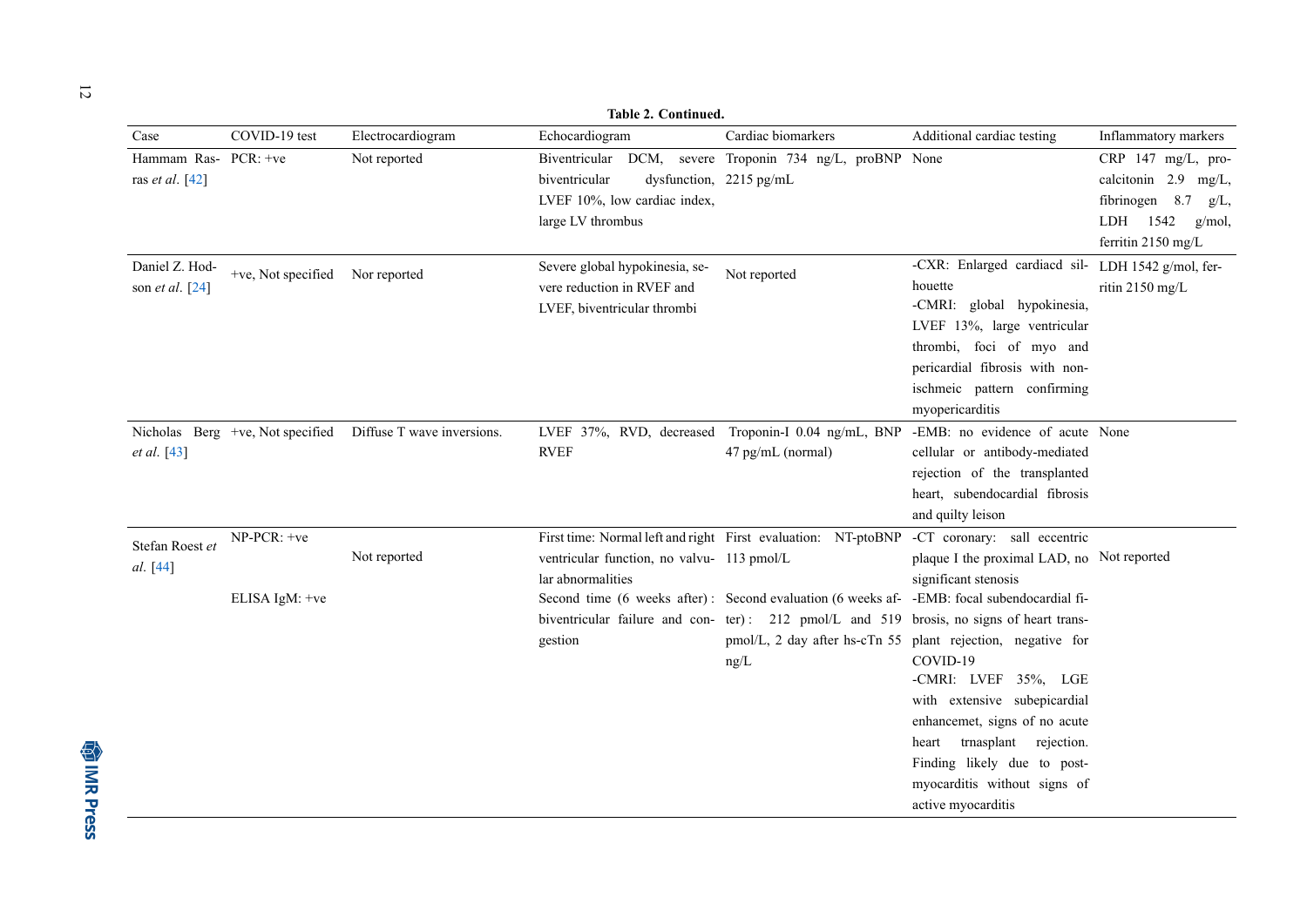|                                        | <b>Table 2. Continued.</b>                       |                                                                                                                                       |                                                                                 |                                                     |                                                                                                                                                                                                                                                                                                      |                                                              |  |  |
|----------------------------------------|--------------------------------------------------|---------------------------------------------------------------------------------------------------------------------------------------|---------------------------------------------------------------------------------|-----------------------------------------------------|------------------------------------------------------------------------------------------------------------------------------------------------------------------------------------------------------------------------------------------------------------------------------------------------------|--------------------------------------------------------------|--|--|
| Case                                   | COVID-19 test                                    | Electrocardiogram                                                                                                                     | Echocardiogram                                                                  | Cardiac biomarkers                                  | Additional cardiac testing                                                                                                                                                                                                                                                                           | Inflammatory markers                                         |  |  |
| Yale Tung-<br>Chen <i>et al.</i> [25]  | NP-PCR: -ve<br>COVID-19 ab: $+ve$<br>IgG and IgM | Sinus tachycardia with no other<br>abnormalities                                                                                      | normal LV dimensions, severe<br>global hypokinesis and severe<br>LV dysfunction | hs-TnI 6182.1 ng/mL,<br>NT-proBNP 1340 pg/mL        | -FoCUS: normal left and right<br>ventric-ular dimensions, se-<br>vere global hypokinesis and<br>moderate-severe LV dysfunc-<br>tion, small pericardial effusion<br>without signs of cardiac tam-<br>ponade                                                                                           | CRP 337.1 mg/L, ele-<br>vated fibrinogen $>1200$<br>mg/dL    |  |  |
| Baker<br>Abu<br>Sheikh $[26]$          | before                                           | PCR: +ve a month Accelerated junctional rhythm LV dysfunction,<br>with retrograde conduction, LVEF: 30%<br>nonspecific T wave changes |                                                                                 | decreased BNP 19600 pg/mL, Troponin<br>$0.43$ ng/mL | -CT angiogram of chest: no pul- CRP 32.5 mg/dL, ESR<br>monary emboli                                                                                                                                                                                                                                 | 88 mm/h, Lactate 3.5<br>mmol/L, procalcitonin<br>$1.4$ ng/mL |  |  |
| Ina Volis et al. $PCR$ : +ve<br>$[27]$ |                                                  | Non specific findings, minimal Not done at time of diagnosis<br>ST depressions, T wave inver-<br>sion in lead III                     |                                                                                 | Troponin-I 965 ng/L                                 | CT angiogram of chest: no pul- CRP 3.87 mg/dL<br>monary emboli, no signs of car-<br>diac enlargment or congestion                                                                                                                                                                                    |                                                              |  |  |
| Suzan<br>al.<br>poglu<br>et<br>$[28]$  | Hati- PCR: +ve                                   | Not reported                                                                                                                          | Not reported                                                                    | Troponin and NT-pro BNP nor-<br>mal                 | -CMRI: high-normal left ven- Not reported<br>tricular volumes, low-normal<br>LVEF 60%, mild hypokinesia<br>in the basal lateral wall. find-<br>ings diagnostic for myocardial<br>oedema and acute-subacute my-<br>ocarditis without ischaemia in-<br>farction<br>-CT pulmonary angiography<br>normal |                                                              |  |  |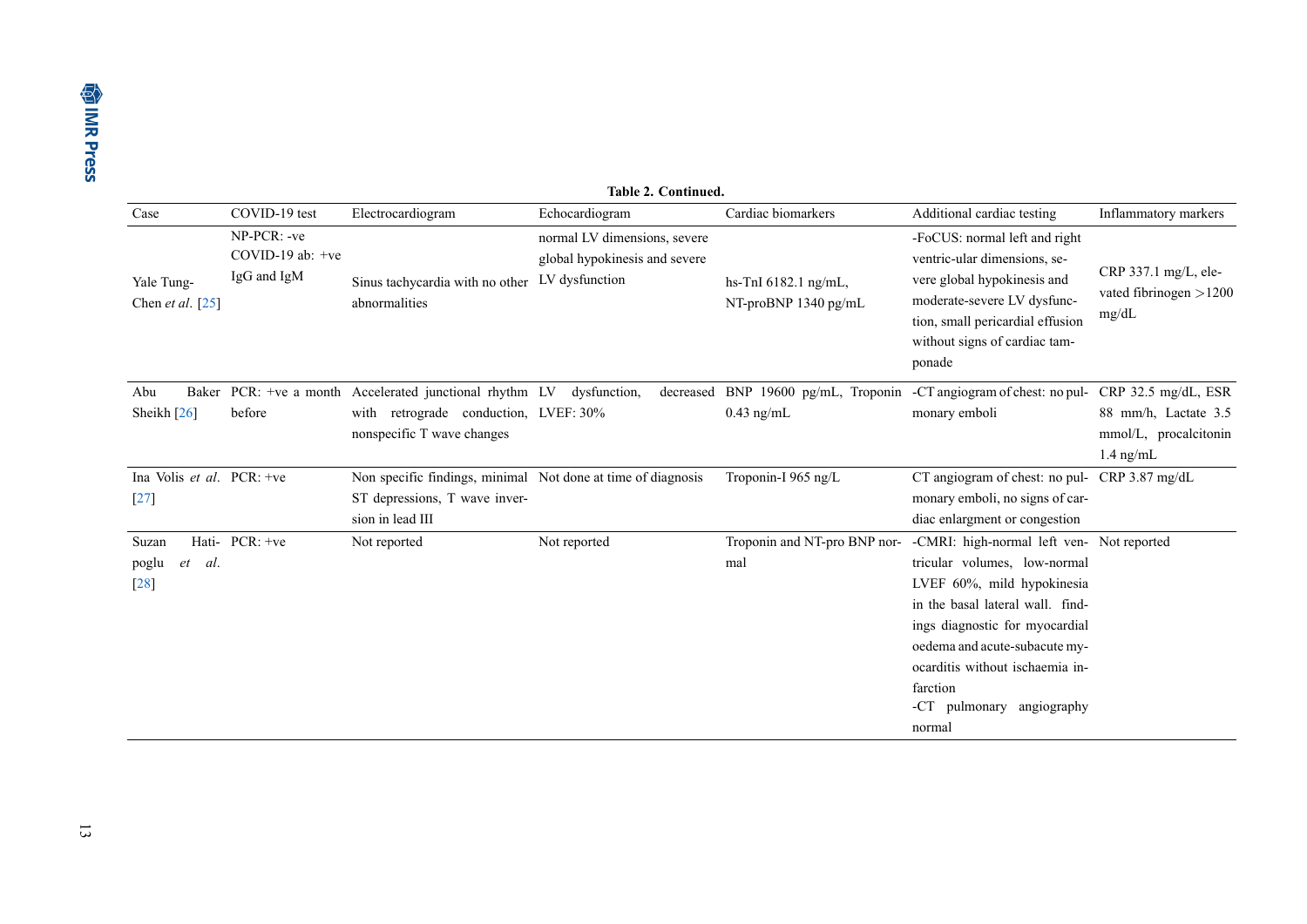| Table 2. Continued.           |                |                                                          |                                 |                                |  |                                                 |                                        |                                                              |                                                    |  |  |  |
|-------------------------------|----------------|----------------------------------------------------------|---------------------------------|--------------------------------|--|-------------------------------------------------|----------------------------------------|--------------------------------------------------------------|----------------------------------------------------|--|--|--|
| Case                          | COVID-19 test  | Electrocardiogram                                        | Echocardiogram                  |                                |  | Cardiac biomarkers                              |                                        | Additional cardiac testing                                   | Inflammatory markers                               |  |  |  |
| Lauren Cairns NP-PCR: +ve     |                | Not reported.                                            |                                 |                                |  | pericardial effusion, cardiac hs-Tn 3532.9 ng/L |                                        | CT chest: pericardial effusion                               | Elevated ferritin, ele-                            |  |  |  |
| et al. [29]                   |                |                                                          | tamponade                       |                                |  |                                                 |                                        |                                                              | vated LDH                                          |  |  |  |
| Elin Hoffmann NP-PCR: +ve     |                | Sinus tachycardia, flattened T Decreased LV function 40% |                                 |                                |  | TnT 1959 ng/L, NT-pro BNP                       |                                        |                                                              | -CMRI: diffuse myocardial CRP 334 mg/L, pro-       |  |  |  |
| Dahl et al. $[30]$            |                | waves                                                    |                                 |                                |  | $11,169$ ng/L                                   |                                        |                                                              | edema, suggesting acute my- calcitonin 12.9 micro- |  |  |  |
|                               |                |                                                          |                                 |                                |  |                                                 | ocardial injury                        |                                                              | gram/L                                             |  |  |  |
|                               |                |                                                          |                                 |                                |  |                                                 | -Ct angiogram:                         | no coronary                                                  |                                                    |  |  |  |
|                               |                |                                                          |                                 |                                |  |                                                 | artery stenosis                        |                                                              |                                                    |  |  |  |
| Guillaume<br>Gauchotte et al. | NP-PCR: -ve    | No signs of ischemia                                     |                                 | Severe diffuse LV hypokinesia, |  | Normal BNP, hs-TnI normal                       |                                        |                                                              | -Coronary angiogram: no sig- CRP 329 mg/L, lactate |  |  |  |
|                               |                |                                                          | LVEF 20%, pericardial effusion  |                                |  |                                                 | nificant lesions                       |                                                              | $6 \text{ mmol/L}$                                 |  |  |  |
| $[31]$                        |                |                                                          | around the right cardiac cham-  |                                |  |                                                 |                                        | -Myocardial autopsy: multifo-                                |                                                    |  |  |  |
|                               |                |                                                          | ber, no tamponade, cardiac dys- |                                |  |                                                 |                                        | cal inflammatory infiltration,                               |                                                    |  |  |  |
|                               |                |                                                          | function                        |                                |  |                                                 | dystrophic                             | cardiomyocytes                                               |                                                    |  |  |  |
|                               |                |                                                          |                                 |                                |  |                                                 |                                        | without necrosis, immunohisto-                               |                                                    |  |  |  |
|                               |                |                                                          |                                 |                                |  |                                                 |                                        | chemical assay for COVID-19                                  |                                                    |  |  |  |
|                               |                |                                                          |                                 |                                |  |                                                 |                                        | positive, PCR for COVID-19                                   |                                                    |  |  |  |
|                               |                |                                                          |                                 |                                |  |                                                 | positive                               |                                                              |                                                    |  |  |  |
| Andrea Bag-<br>giano et al.   | NP-PCR: -ve    | No significant findings                                  | Moderate LV dilatation, Mild    | Normal BNP, hs-TnI normal      |  | CMRI: moderate LV dilatation,                   | CRP normal                             |                                                              |                                                    |  |  |  |
|                               |                |                                                          | septal hypertrophy, diffuse     |                                |  |                                                 |                                        | hypertrophy in mid-inferior                                  |                                                    |  |  |  |
| $[32]$                        |                |                                                          | hypokinesia, decreased LVEF     |                                |  |                                                 |                                        | septum, moderate decrease in                                 |                                                    |  |  |  |
|                               |                |                                                          | 42%                             |                                |  |                                                 |                                        | LVEF 37%, findings suggesting                                |                                                    |  |  |  |
|                               | Serum COVID-19 |                                                          |                                 |                                |  |                                                 |                                        | acute/subacute myocarditis<br>-EMB: focal areas of fibrosis, |                                                    |  |  |  |
|                               | $IgG: +ve$     |                                                          |                                 |                                |  |                                                 |                                        | increased cardiac myocyte                                    |                                                    |  |  |  |
|                               |                |                                                          |                                 |                                |  |                                                 |                                        | diameter with nuclear changes,                               |                                                    |  |  |  |
|                               |                |                                                          |                                 |                                |  |                                                 |                                        | lymphocyte aggregation and                                   |                                                    |  |  |  |
|                               |                |                                                          |                                 |                                |  |                                                 | myocyte necrosis.                      | Findings                                                     |                                                    |  |  |  |
|                               |                |                                                          |                                 |                                |  |                                                 |                                        |                                                              |                                                    |  |  |  |
|                               |                |                                                          |                                 |                                |  |                                                 |                                        |                                                              |                                                    |  |  |  |
|                               |                |                                                          |                                 |                                |  |                                                 |                                        |                                                              |                                                    |  |  |  |
|                               |                |                                                          |                                 |                                |  |                                                 | diagnosing<br>myocarditis.<br>COVID-19 | chronic<br>active<br>+ve PCR for                             |                                                    |  |  |  |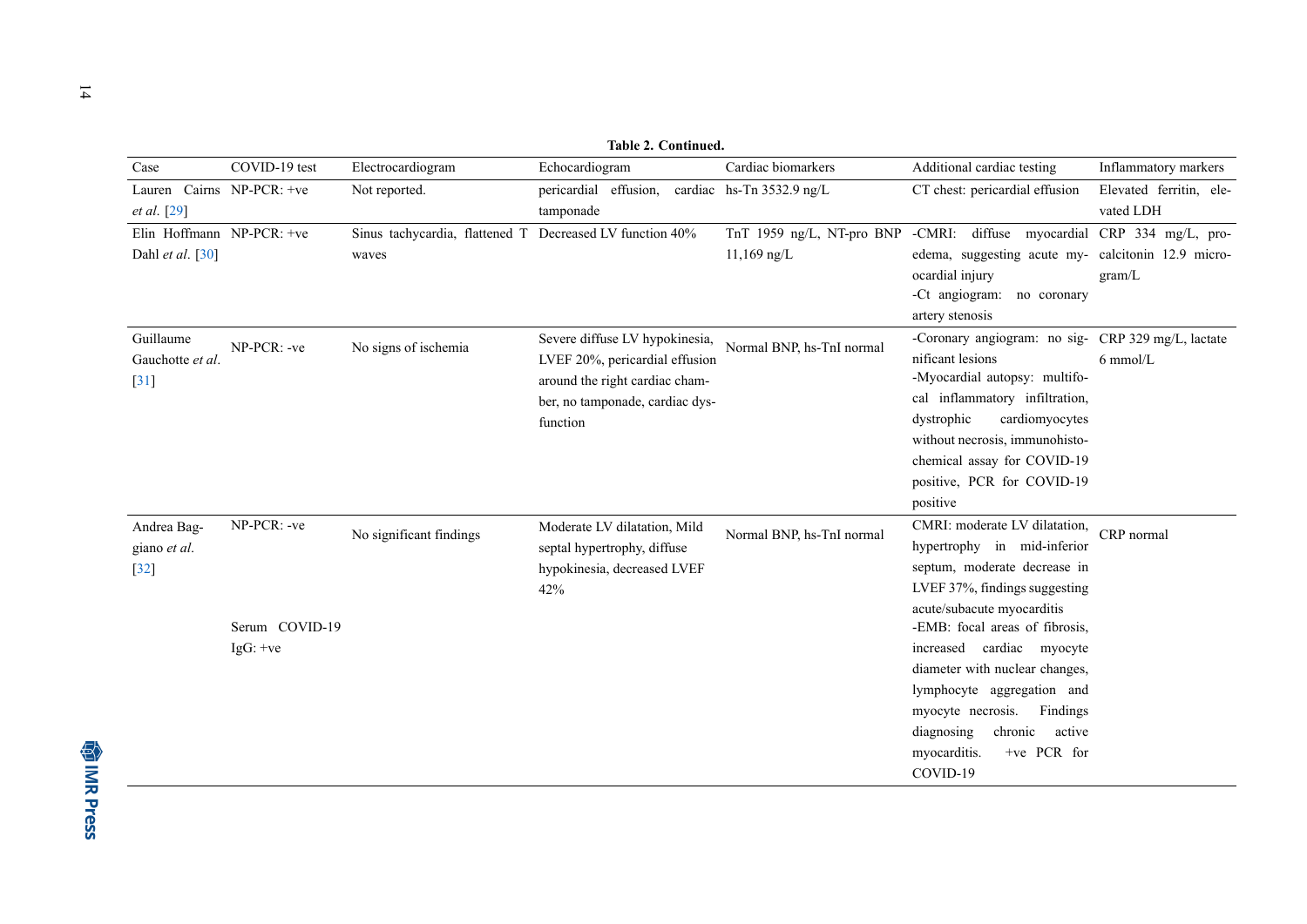| Table 2. Continued.                   |                                    |                                               |                                                                |                                                                                                                    |                                                                                                          |                                                |  |  |  |  |  |  |
|---------------------------------------|------------------------------------|-----------------------------------------------|----------------------------------------------------------------|--------------------------------------------------------------------------------------------------------------------|----------------------------------------------------------------------------------------------------------|------------------------------------------------|--|--|--|--|--|--|
| Case                                  | COVID-19 test<br>Electrocardiogram |                                               | Echocardiogram                                                 | Cardiac biomarkers                                                                                                 | Additional cardiac testing                                                                               | Inflammatory markers                           |  |  |  |  |  |  |
|                                       | Moti Gulersen PCR: +ve, Serology   | Sinus tachycardia without is-                 |                                                                | Severe global biventricular dys- Troponin T 146 ng/L, CK-MB 4 -CMRI: Not done during active CRP: 31.46 mg/dL, fib- |                                                                                                          |                                                |  |  |  |  |  |  |
| <i>et al.</i> [33]                    | $IgG: +ve$                         | chemic changes                                | function, trace pericardila effu- $ng/mL$ , Pro BNP 1668 pg/mL |                                                                                                                    | disease period                                                                                           | rinogen 1225 ng/dL, IL-                        |  |  |  |  |  |  |
|                                       |                                    |                                               | sion                                                           |                                                                                                                    |                                                                                                          | $68.3$ pg/mL                                   |  |  |  |  |  |  |
| Pierre Gravinay<br><i>et al.</i> [34] | $NP$ PCR: $-ve$<br>and IgM         | Serology: +ve IgG Non specific T wave changes | No significant changes                                         | Troponin I 2900 ng/mL, NT-<br>pro $BNP$ 900 ng/pg/mL                                                               | -CT chest: no changes<br>-CMRI: subepicardial edema<br>on lateral, inferior LV wall,                     | CRP 270 mg/L, fibrino-<br>gen $10 \text{ g/L}$ |  |  |  |  |  |  |
|                                       |                                    |                                               |                                                                |                                                                                                                    | LV apical thrombus, no wall<br>motion abnormalities, normal<br>LVEF, LGE suggesting acute<br>myocarditis |                                                |  |  |  |  |  |  |

<span id="page-16-0"></span> IVS, interventricular septum; NT-BNP, n-terminal brain natriuretic peptide; NT-proBNP, N-terminal pro-B-type natriuretic peptide; CK, creatine kinase; CK-MB, creatine kinase myocardial band; hs-cTnI, high-sensitive troponin I; hs-cTnT, high-sensitive cardiac troponin T; LV, left ventricle; LVEF, left ventricular ejection fraction; LVSD, left ventricular systolic dysfunction; LVH, left ventricular hypertrophy; RV, right ventricle; RVSD, right ventricular systolic dysfunction; CMRI, cardiac magnetic resonance imaging; EMB, endomyocardial biopsy; LGE, late gadolinium enhancement; EDV, end diastolic volume; TR, tricuspid regurge; LDH, lactate dehydrogenase; RVEF, right ventricular ejection fraction; CXR, chest x-ray; LAD, left anterior descending artery; FoCUS, focused cardiac ultrasound.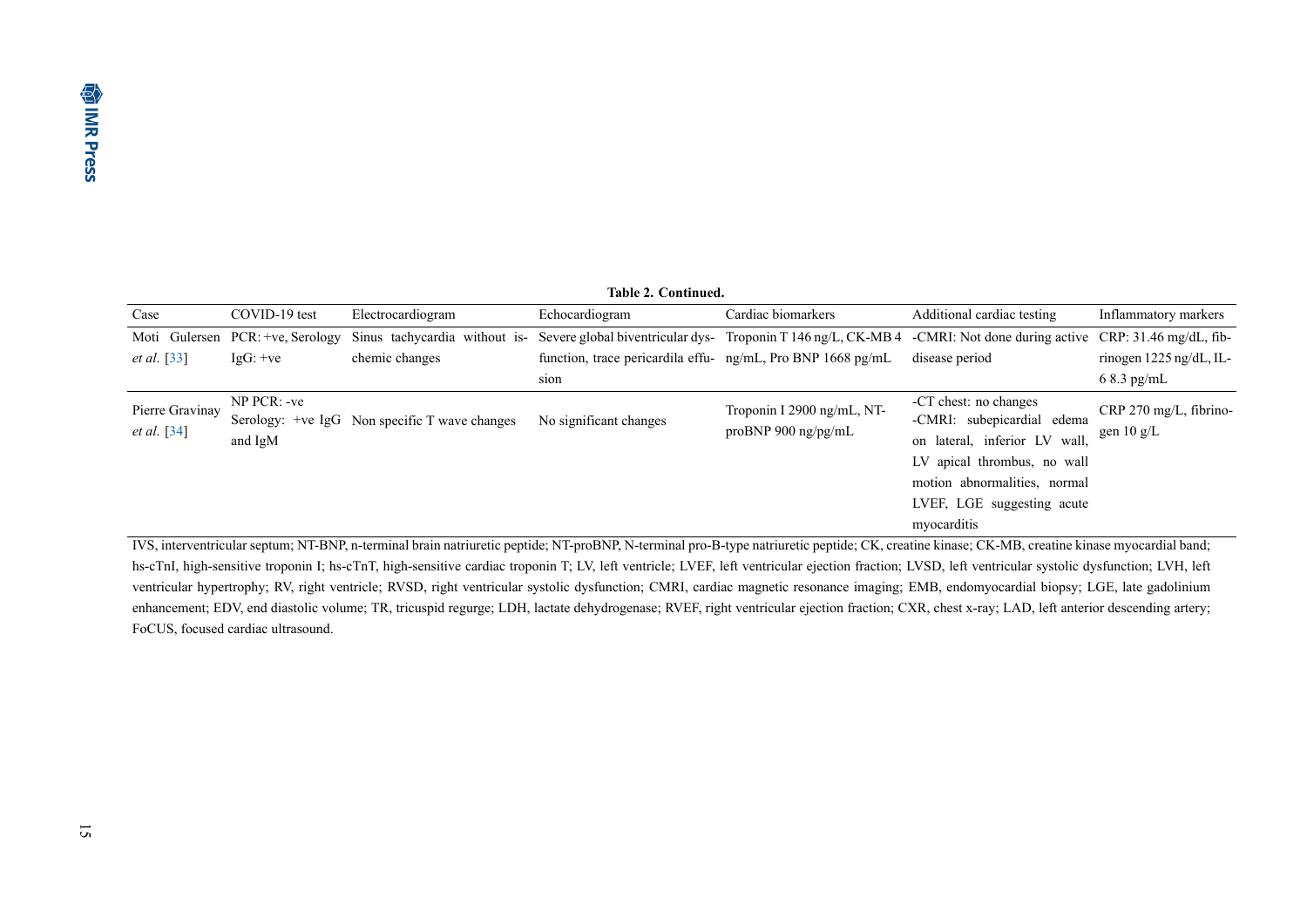Eight cases didn't include the ECG findings. ECG findings in 25 cases were variable with sinus tachycardia as the most frequent finding (28%), followed by T-wave inversion and diffuse or localized ST-segment elevation equally at 24%. Less frequent findings included diffuse or localized ST-segment depression, 3rd degree AV block, repolarization changes and no significant changes.

Thirty two out of 33 cases were tested for Troponin (including hs-cTnI, hs-cTnT, Troponin T and I) and it was elevated in 30 cases (93.7%) and the level was normal in two cases. Other cardiac markers like CK-MB, pro-BNP and myoglobin were tested less often.

Echocardiography was performed in 27 cases (81.8%). Five cases had no significant changes or normal findings in their echocardiography. The most frequent finding in the cases with significant changes was left ventricular systolic dysfunction (LVSD) occurring at 68.2%, followed by reduced ejection fraction at 50%, cardiac dyskinesia or hypokinesia and pericardial effusion equally at 36.4% each, and cardiac tamponade in 18.2% of cases.

Cardiac MRI (CMRI) was done for 14 cases (42.4%); findings included diffuse and regional late gadolinium enhancement suggesting myocarditis in 11 cases (87.6%), 2 cases had findings suggesting myocardial edema and one case had negative late gadolinium enhancement.

Endomyocardial biopsy (EMB) or autopsy was performed in 9 cases only (27.27%). 4 cases showed inflammation without necrosis, 2 case showed inflammation with necrosis, 2 cases with fibrosis and one cases didn't show inflammation nor necrosis. Two biopsies for 2 patients who had heart transplant did not show any signs of rejection of the transplanted hearts, but both EMBs showed fibrosis. EMB PCR testing for SARS-COV-2 RNA was performed on 7 cases; 5 biopsies tested positive for COVID-19 with negative NP PCR testing of corresponding patients, and two biopsies tested negative with positive results of the NP PCR testing of the patients. Follow-up EMB was done only for one case; biopsy PCR testing for SARS-COV-2 RNA came back negative after being positive 3 weeks earlier. Only one EMB was tested by immunohistochemical assay for COVID-19 and was positive.

To exclude obstructive coronary artery disease as a part of the workup, 7 cases (21%) underwent coronary angiography procedure and they all came back negative for acute obstructive coronary artery disease, and one case showed aneurysm of the proximal LAD coronary artery. All the details of the procedures and tests performed are demonstrated in Table [2](#page-16-0) (Ref.[[24–](#page-19-9)[45\]](#page-19-33)).

#### **4. Discussion**

Cardiovascular complications caused by COVID-19 infection include myocarditis, myocardial infarction, sepsis related cardiac injury, stress induced cardiomyopathy (takotsubo cardiomyopathy), and arrythmia[[7\]](#page-18-6). However,

the exact incidence of myocardial injury and myocarditis is unknown; the only insight we have is through the small number of published case reports. A single-center retrospective study at the Seventh Hospital of Wuhan City, China demonstrated that among 187 patients with COVID-19, 27.8% of patients showed myocardial injury. They found higher mortality rate in patients with elevated troponin T levels compared to patients with normal troponin T levels (59.6% to 8.9%)[[10\]](#page-19-0).

In the current study, the most common comorbidities in all cases were obesity and respiratory disease history (38%). Overall recovery rate was 72%. All the patients who died had developed either distributive/septic shock or cardiogenic shock.

There is no established framework for COVID-19 myocarditis diagnosis. However, we can divide the diagnostic approach into three categories:

**(A) Cardiac biomarkers**: Troponin was elevated in 30 cases out of the 32 tested cases in this study. However, troponin is elevated in critical and severe pneumonia including severely ill COVID-19 patients owing to supplydemand imbalance myocardial injury. Thus, troponin can't be used as a diagnostic tool by itself, instead it can be used as a prognostic tool because higher levels are associated withmortality [[55\]](#page-20-10). On the other hand, Natriuretic peptides are not sensitive nor specific in diagnosing myocarditis[[56\]](#page-20-11).

**(B) Electrocardiogram and echocardiography**: ECG findings were variable with sinus tachycardia as the most common finding, followed by ST segment elevation similar to common documented findings of ECG in myocarditis [\[57](#page-20-12)]. Because of the high variability of ECG findings in myocarditis, its diagnostic value is low and it is considered nonspecific [\[58](#page-20-13),[59\]](#page-20-14). Some cases can also have normal ECG findings with myocarditis [\[20](#page-19-34)]. Echocardiography can evaluate functional and structural abnormalities of the heart like pericardial effusion, systolic function and wall motion abnormalities[[56,](#page-20-11)[59](#page-20-14),[60\]](#page-20-15), but like ECG, there is no specific findings, and myocarditis patients can present with normalechocardiography [[58,](#page-20-13)[59](#page-20-14)[,61](#page-20-16)]. On the other hand, echocardiography could exclude other cardiac diseases in the workout of myocarditis diagnosis [\[17](#page-19-6)]. The prevalent echocardiographic finding was LVSD followed by reduced ejection fraction and then pericardial effusion and cardiac dyskinesia or hypokinesia with equal occurrence.

#### **(C) Advanced cardiac procedures**:

*1-Cardiac magnetic resonance imaging (CMRI)*: This is considered the gold standard diagnostic tool for myocarditis with high diagnostic accuracy (78%) [\[59](#page-20-14),[60\]](#page-20-15). Myocardial damage is diagnosed based on Lake Louis criteria that includes positive LGE (necrosis and fibrosis), regional cardiac edema on T2- weighted and early gadolinium enhancement denoting hyperemia and early capillary leakage. Presence of 2 out of 3 CMR findings raises the specificity of CMRI[[59\]](#page-20-14). In the current study, CMR findings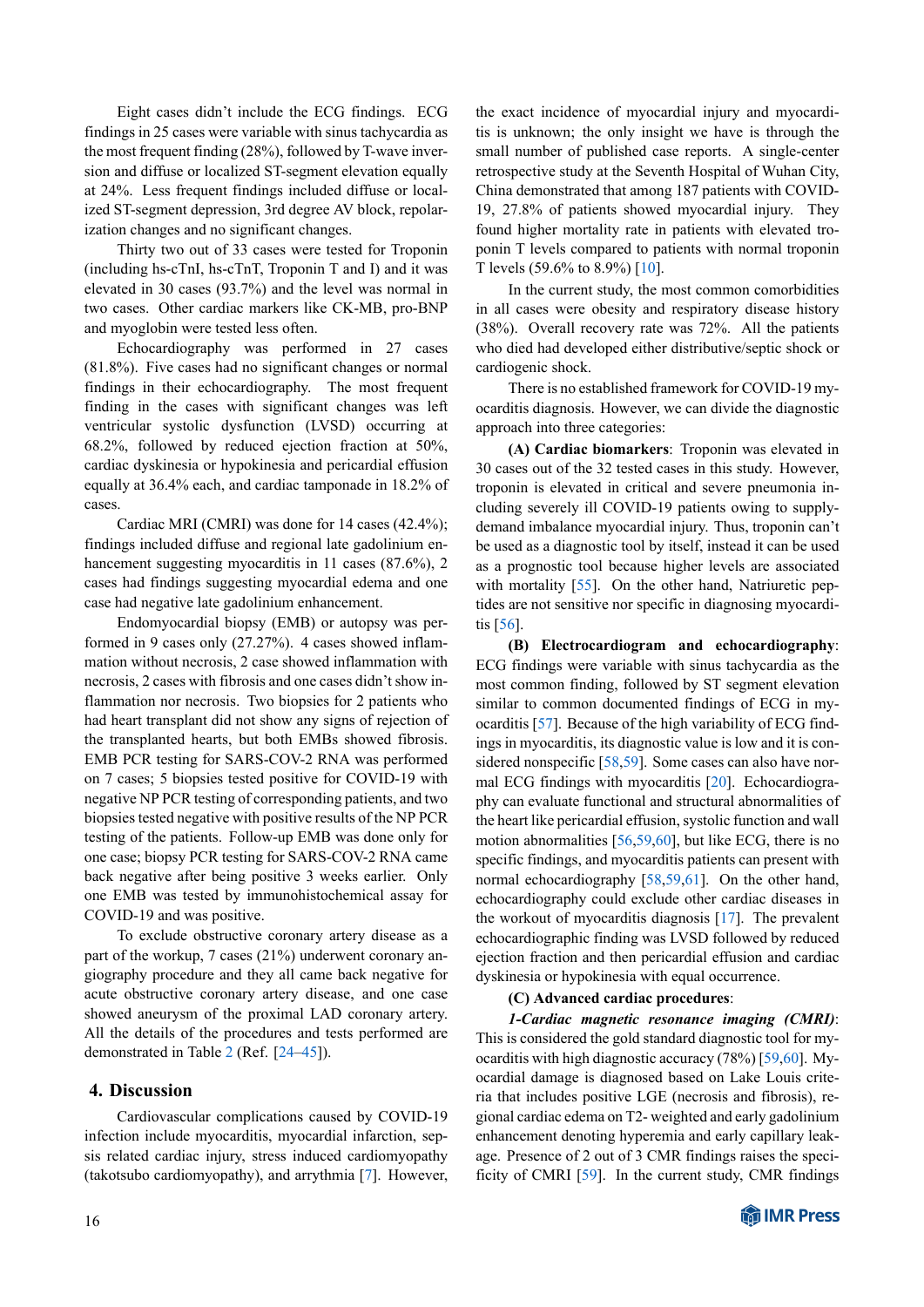in patients with COVID included diffuse and regional late gadolinium enhancement, myocardial edema manifested by myocardial wall thickening and high SI in T2 WI, high values in T1 mapping and high values of extracellular fluid. Only 42% of cases had CMRI, owing to difficult application of COVID-19 spread preventive measures[[38\]](#page-19-35). Nonetheless, there is an increase of CMRI use as compared to a review done on COVID-19 related myocarditis case reports that were published in the first half of 2020 due to higher value in diagnosing myocarditis (43%) [\[17](#page-19-6)].

*2-Endomyocardial biopsy (EMB)*: This is the most superior test for myocarditis [\[62](#page-20-17)]. Patients included in this study had biopsies to explore the viral panel that causes myocarditis, RNA material of SARS-CoV-2, or signs of inflammation and/or necrosis. Only 9 patients in our study had EMBs tested. EMBs is used cautiously because of the possible complications that range from hematoma, DVT, and AV fistulas to perforation, heart block, pulmonary embolization, cardiac tamponade and several more [\[63](#page-20-18),[64\]](#page-20-19). The incidence of such complications is directly related to the patient's clinical condition and the cardiologist's expertise [\[65](#page-20-20)]. Two case came back negative for EMB PCR test for SARS-CoV-2 with a positive respiratory COVID-19 PCR test, and assuming the test results for the EMBs are not false negative, this confirms the theories of myocardial injury that don't include direct viral injury to cardiomyocytes. Five cases tested positive for EMBs SARS-CoV-2 PCR testing, while the nasopharyngeal PCR COVID-19 testing for the 3 cases was negative.

*3-Coronary angiography*: this is performed to exclude obstructive coronary artery disease. Patients presenting with myocarditis symptoms share a scope of symptoms and signs with patients with stress induced cardiomyopathy (COVID-19 can also cause this type of cardiac disease) [[66–](#page-20-21)[68\]](#page-20-22) and acute myocardial infarction, thus differentiating workup, including cardiac biomarkers, coronary angiography and CMRI, is critical to treat patients [\[13](#page-19-2)].

#### **5. Conclusions**

The exact molecular mechanisms and diagnostic approach of COVID-19 myocarditis remain unclear, and thus the management has not been well established yet. One of the hurdles researchers need to overcome is the few number of human EMBs obtained for testing. The results of the EMBs PCR testing in our study raise a question about how long after recovering and/or recovered patients are SARS-CoV-2 PCR test negative we should still consider them susceptible to COVID-19 myocarditis. The answer to that question will help in framing a proper diagnostic and cost-effective approach to patients presenting with cardiac symptoms after COVID-19 infection. Another area to explore is occurrence of similar outcomes, complete recovery, in a patient with severe necrosis in his EMBs study [\[49](#page-20-23)] compared to patients without necrosis[[39\]](#page-19-36). even with the increasing use of CMRI and EMBs in diagnosing COVID-



19 myocarditis, another concern is the inaccessibility of CMRI and EMBs to some patients, so another feasible diagnostic approach should be well illustrated. As The published case reports of COVID-19 myocarditis in literature are scarce, our observations cannot be generalized, and further studies in the suggested points are encouraged.

#### **Author contributions**

Conceptualization—AAKAR, DF, AE, AS, AM, FT, ME-M, and AE-B; Project administration—AE-B; Supervision—FT, AE, ME-M, and AE-B; Writing - original draft—AAKAR, DF, AE, AS, AM, FT, ME-M, and AE-B; Writing - review & editing—AAKAR, DF, AE, AS, AM, FT, ME-M, and AE-B.

#### **Ethics approval and consent to participate**

Not applicable.

#### **Funding**

<span id="page-18-9"></span>The Authors like to acknowledge the financial support of Science, Technology, and Innovation Funding Authority (STIFA) in Egypt (Grant # 43744) in this work.

#### **Conflict of interest**

The authors declare no conflict of interest.

#### **References**

- <span id="page-18-0"></span>[1] Zhu N, Zhang D, Wang W, Li X, Yang B, Song J, *et al*. A Novel Coronavirus from Patients with Pneumonia in China, 2019. New England Journal of Medicine. 2020; 382: 727–733.
- <span id="page-18-1"></span>[2] Wang D, Hu B, Hu C, Zhu F, Liu X, Zhang J, *et al*. Clinical Characteristics of 138 Hospitalized Patients With 2019 Novel Coronavirus-Infected Pneumonia in Wuhan, China. Journal of the American Medical Association. 2020; 323: 1061–1069.
- <span id="page-18-2"></span>[3] World Health Organization. WHO Director-General's opening remarks at the media briefing on COVID-19 -11 March 2020. 2020. Available at: [https://www.who.int/director-general/spe](https://www.who.int/director-general/speeches/detail/who-director-general-s-opening-remarks-at-the-media-briefing-on-covid-19---11-march-2020) [eches/detail/who-director-general-s-opening-remarks-at-the](https://www.who.int/director-general/speeches/detail/who-director-general-s-opening-remarks-at-the-media-briefing-on-covid-19---11-march-2020) [-media-briefing-on-covid-19---11-march-2020](https://www.who.int/director-general/speeches/detail/who-director-general-s-opening-remarks-at-the-media-briefing-on-covid-19---11-march-2020) (Accessed: 25 February 2021).
- <span id="page-18-3"></span>[4] World Health Organization. Actualización Epidemiológica Semanal COVID-19. World Health Organization. 2021; 1–3.
- <span id="page-18-4"></span>[5] Azer SA. COVID-19: pathophysiology, diagnosis, complications and investigational therapeutics. New Microbes and New Infections. 2020; 37: 100738.
- <span id="page-18-5"></span>[6] Zeng J, Liu Y, Yuan J, Wang F, Wu W, Li J, *et al*. First case of COVID-19 complicated with fulminant myocarditis: a case report and insights. Infection. 2020; 48: 773–777.
- <span id="page-18-6"></span>[7] Siripanthong B, Nazarian S, Muser D, Deo R, Santangeli P, Khanji MY, *et al*. Recognizing COVID-19–related myocarditis: the possible pathophysiology and proposed guideline for diagnosis and management. Heart Rhythm. 2020; 17: 1463–1471.
- <span id="page-18-7"></span>[8] Al-Wahaibi K, Al-Wahshi Y, Mohamed Elfadil O. Myocardial Injury is Associated with Higher Morbidity and Mortality in Patients with 2019 Novel Coronavirus Disease (COVID-19). SN Comprehensive Clinical Medicine. 2020; 2: 2514–2520.
- <span id="page-18-8"></span>[9] Boehmer TK, Kompaniyets L, Lavery AM, Hsu J, Ko JY, Yusuf H, *et al*. Association Between COVID-19 and Myocarditis Using Hospital-Based Administrative Data — United States,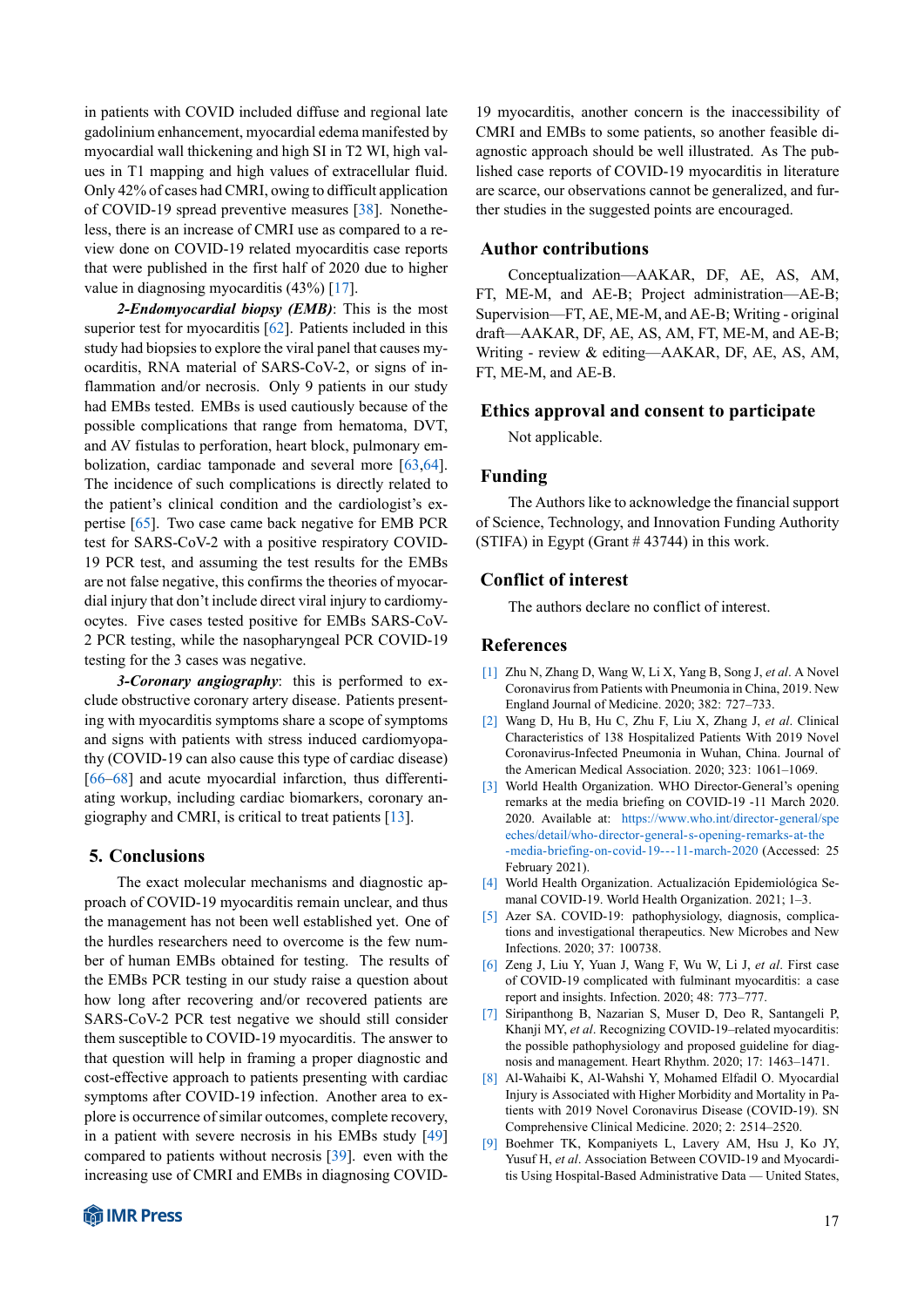<span id="page-19-25"></span><span id="page-19-24"></span>March 2020–January 2021. Morbidity and Mortality Weekly Report. 2021; 70: 1228–1232.

- <span id="page-19-0"></span>[10] Guo T, Fan Y, Chen M, Wu X, Zhang L, He T, *et al*. Cardiovascular Implications of Fatal Outcomes of Patients with Coronavirus Disease 2019 (COVID-19). JAMA Cardiology. 2020; 5: 811.
- <span id="page-19-1"></span>[11] Goulter AB, Goddard MJ, Allen JC, Clark KL. ACE2 gene expression is up-regulated in the human failing heart. BMC Medicine. 2004; 2: 19.
- [12] Fraser E. Long term respiratory complications of covid-19. British Medical Journal. 2020; 370: m3001.
- <span id="page-19-2"></span>[13] Qian Z, Travanty EA, Oko L, Edeen K, Berglund A, Wang J, *et al*. Innate Immune Response of Human Alveolar Type II Cells Infected with Severe Acute Respiratory Syndrome– Coronavirus. American Journal of Respiratory Cell and Molecular Biology. 2013; 48: 742–748.
- <span id="page-19-3"></span>[14] Li W, Moore MJ, Vasilieva N, Sui J, Wong SK, Berne MA, *et al*. Angiotensin-converting enzyme 2 is a functional receptor for the SARS coronavirus. Nature. 2003; 426: 450–454.
- <span id="page-19-4"></span>[15] Wong MCS, Wong S, Huang J, Yan B. Relating angiotensin‐converting enzyme inhibitors or angiotensin receptor blockers with incidence or mortality of COVID‐19. ESC Heart Failure. 2020; 7: 3119–3123.
- <span id="page-19-22"></span><span id="page-19-17"></span><span id="page-19-5"></span>[16] Icenogle T. COVID-19: Infection or Autoimmunity. Frontiers in Immunology. 2020.
- <span id="page-19-6"></span>[17] Sawalha K, Abozenah M, Kadado AJ, Battisha A, Al-Akchar M, Salerno C, *et al*. Systematic Review of COVID-19 Related Myocarditis: Insights on Management and Outcome. Cardiovascular Revascularization Medicine. 2021; 23: 107–113.
- <span id="page-19-7"></span>[18] Zhao L, Fu Z. Roles of Host Immunity in Viral Myocarditis and Dilated Cardiomyopathy. Journal of Immunology Research. 2018; 2018: 1–12.
- [19] Schulze K, Becker BF, Schultheiss HP. Antibodies to the ADP/ATP carrier, an autoantigen in myocarditis and dilated cardiomyopathy, penetrate into myocardial cells and disturb energy metabolism in vivo. Circulation Research. 1989; 64: 179–192.
- <span id="page-19-34"></span>[20] Caforio ALP, Angelini A, Blank M, Shani A, Kivity S, Goddard G, *et al*. Passive transfer of affinity-purified anti-heart autoantibodies (AHA) from sera of patients with myocarditis induces experimental myocarditis in mice. International Journal of Cardiology. 2015; 179: 166–177.
- [21] Maisch B, Ristić AD, Hufnagel G, Pankuweit S. Pathophysiology of viral myocarditis. Cardiovascular Pathology. 2002; 11: 112–122.
- [22] Neu N, Craig SW, Rose NR, Alvarez F, Beisel KW. Coxsackievirus induced myocarditis in mice: Cardiac myosin autoantibodies do not cross-react with the virus. Clinical & Experimental Immunology. 1987; 69: 566–574.
- <span id="page-19-8"></span>[23] Alvarez FL, Neu N, Rose NR, Craig SW, Beisel KW. Heartspecific autoantibodies induced by Coxsackievirus B3: Identification of heart autoantigens. Clinical Immunology and Immunopathology. 1987; 43: 129–139.
- <span id="page-19-9"></span>[24] Hodson DZ, Reinhardt SW, Moore CL. Young Man With Shortness of Breath. Annals of Emergency Medicine. 2021; 77: 500– 558.
- [25] Tung-Chen Y, Algora-Martín A, Rodríguez-Roca S, Díaz de Santiago A. COVID-19 multisystemic inflammatory syndrome in adults: a not to be missed diagnosis. BMJ Case Reports. 2021; 14: e241696.
- [26] Sheikh AB, Javed N, Sheikh AAE, Upadhyay S, Shekhar R. Diabetes Insipidus and Concomitant Myocarditis: A Late Sequelae of COVID-19 Infection. Journal of Investigative Medicine High Impact Case Reports. 2021; 9: 2324709621999954.
- [27] Volis I, Livneh I, Hussein K, Raz-Pasteur A. COVID-19- Associated Suspected Myocarditis as the Etiology for Recurrent and Protracted Fever in an Otherwise Healthy Adult. The Amer-

ican Journal of the Medical Sciences. 2021; 361: 522–525.

- <span id="page-19-23"></span><span id="page-19-20"></span>[28] Hatipoglu S, Lyon AR, Pennell DJ. CMR unveiling the cause of post CoVid-19 infection chest pain. Int J Cardiovasc Imaging. 2021; 37: 2025–2026.
- [29] Cairns L, Abed El Khaleq Y, Storrar W, Scheuermann-Freestone M. COVID-19 myopericarditis with cardiac tamponade in the absence of respiratory symptoms: a case report. Journal of Medical Case Reports. 2021; 15: 31.
- [30] Dahl EH, Mosevoll KA, Cramariuc D, Vedeler CA, Blomberg B. COVID-19 myocarditis and postinfection Bell's palsy. BMJ Case Reports. 2021; 14: e240095.
- [31] Gauchotte G, Venard V, Segondy M, Cadoz C, Esposito-Fava A, Barraud D, *et al*. SARS-Cov-2 fulminant myocarditis: an autopsy and histopathological case study. International Journal of Legal Medicine. 2021; 135: 577–581.
- [32] Baggiano A, Rizzo S, Basso C, Pontone G. A patient with rapid worsening dyspnoea during Covid-19 pandemic. European Heart Journal. 2021; 42: 717–718.
- [33] Gulersen M, Staszewski C, Grayver E, Tam Tam H, Gottesman E, Isseroff D, *et al*. Coronavirus Disease 2019 (COVID-19)-Related Multisystem Inflammatory Syndrome in a Pregnant Woman. Obstetrics & Gynecology 2021; 137: 418–422.
- <span id="page-19-32"></span><span id="page-19-31"></span><span id="page-19-30"></span><span id="page-19-29"></span><span id="page-19-28"></span><span id="page-19-27"></span><span id="page-19-26"></span><span id="page-19-21"></span><span id="page-19-19"></span><span id="page-19-18"></span><span id="page-19-16"></span><span id="page-19-15"></span><span id="page-19-14"></span><span id="page-19-13"></span><span id="page-19-12"></span><span id="page-19-11"></span>[34] Gravinay P, Issa N, Girard D, Camou F, Cochet H. CMR and serology to diagnose COVID-19 infection with primary cardiac involvement. European Heart Journal: Cardiovascular Imaging. 2021; 22: 133.
- [35] Paul J, Charles P, Richaud C, Caussin C, Diakov C. Myocarditis revealing COVID-19 infection in a young patient. European Heart Journal -Cardiovascular Imaging. 2020; 21: 776–776.
- [36] Radbel J, Narayanan N, Bhatt PJ. Use of Tocilizumab for COVID-19-Induced Cytokine Release Syndrome. Chest. 2020; 158: e15–e19.
- [37] Purohit R, Kanwal A, Pandit A, Patel BM, Meininger GR, Brown JJ, *et al*. Acute myopericarditis with pericardial effusion and cardiac tamponade in a patient with COVID-19. American Journal of Case Reports. 2020; 21: 1–4.
- <span id="page-19-35"></span>[38] Cizgici AY, Zencirkiran Agus H, Yildiz M. COVID-19 myopericarditis: it should be kept in mind in today's conditions. The American Journal of Emergency Medicine. 2020; 38: 1547.e5– 1547.e6.
- <span id="page-19-36"></span>[39] Wenzel P, Kopp S, Göbel S, Jansen T, Geyer M, Hahn F, *et al*. Evidence of SARS-CoV-2 mRNA in endomyocardial biopsies of patients with clinically suspected myocarditis tested negative for COVID-19 in nasopharyngeal swab. Cardiovascular Research. 2020; 116: 1661–1663.
- <span id="page-19-10"></span>[40] Beşler MS, Arslan H. Acute myocarditis associated with COVID-19 infection. The American Journal of Emergency Medicine. 2020; 38: 2489.e1–2489.e2.
- [41] Pérez-Acosta G, Santana-Cabrera L, Blanco-López J, Martín-González JC. COVID-19 myopericarditis: A case report. Revista Clínica Española. 2021; 221: 312–313.
- [42] Rasras H, Boudihi A, Hbali A, Ismaili N, Ouafi NE. Multiple cardiovascular complications of COVID-19 infection in a young patient: a case report. The Pan African Medical Journal. 2021; 38: 192.
- [43] Berg N, Ilonze O, Bajpai V, Guglin M, Rao R. Acute Biventricular Heart Failure After COVID-19 Infection in an Orthotropic Heart Transplant Patient: A Case Report. Transplantation Proceedings. 2021; 53: 1224–1226.
- [44] Roest S, Brugts JJ, van Kampen JJA, von der Thüsen JH, Constantinescu AA, Caliskan K, *et al*. COVID-19-related myocarditis post-heart transplantation. International Journal of Infectious Diseases. 2021; 107: 34-36.
- <span id="page-19-33"></span>[45] Khatri A, Wallach F. Coronavirus disease 2019 (Covid-19) presenting as purulent fulminant myopericarditis and cardiac tamponade: a case report and literature review. Heart & Lung. 2020;